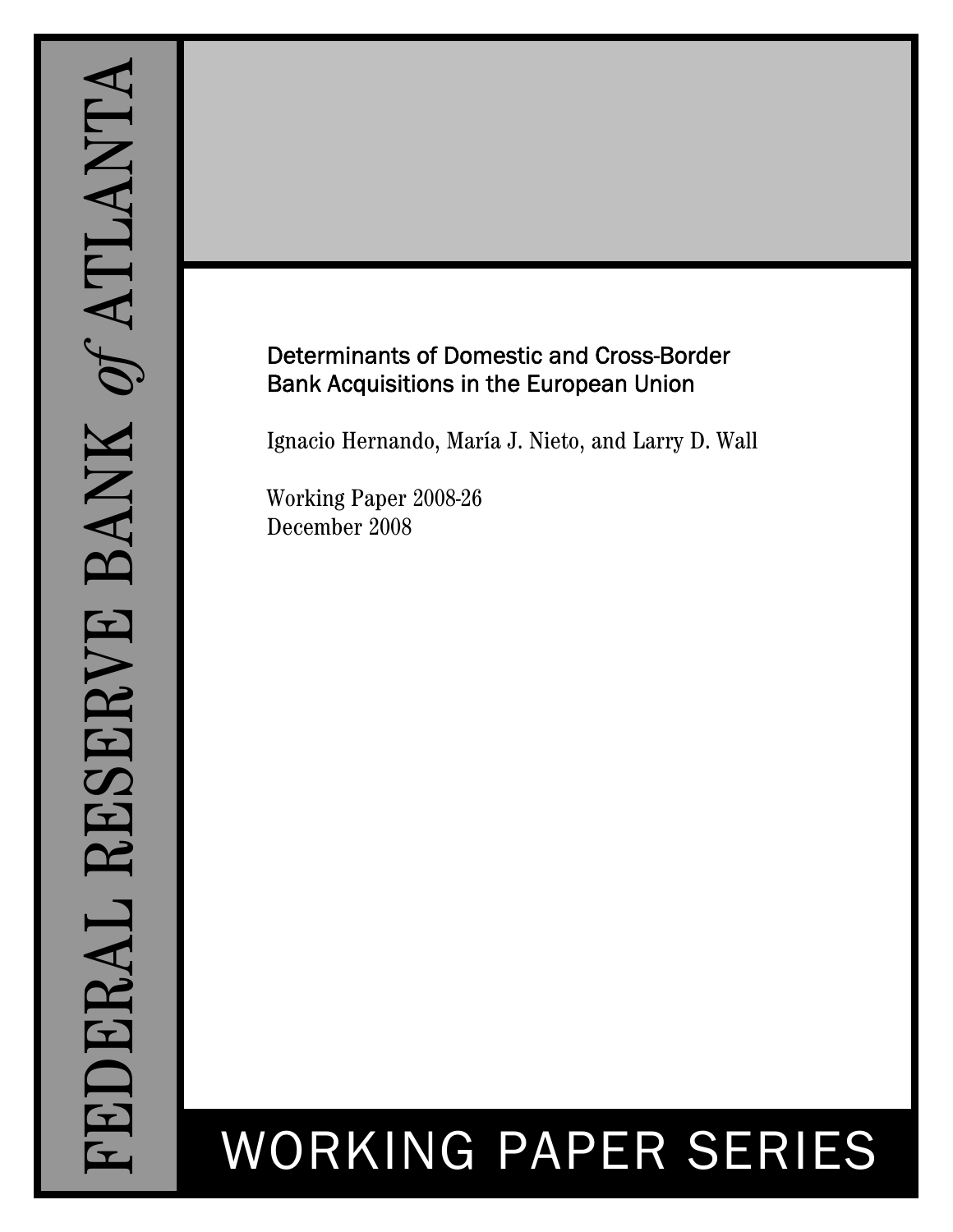# Determinants of Domestic and Cross-Border Bank Acquisitions in the European Union

Ignacio Hernando, María J. Nieto, and Larry D. Wall

Working Paper 2008-26 December 2008

Abstract: This paper analyzes the determinants of bank acquisitions both within and across 25 members of the European Union (EU-25) during the period 1997–2004. Our results suggest that poorly managed banks (those with a high cost-to-income ratio) and larger banks are more likely to be acquired by other banks in the same country. The probability of being a target in a cross-border deal is larger for banks that are quoted in the stock market. Finally, banks operating in more concentrated markets are less likely to be acquired by other banks in the same country but are more likely to be acquired by banks in other EU-25 countries.

JEL classification: G21, G34

Key words: bank acquisitions, merger gains, probability of acquisition

The views expressed here are the authors' and not necessarily those of the Federal Reserve Bank of Atlanta or the Federal Reserve System. Any remaining errors are the authors' responsibility.

Please address questions regarding content to Ignacio Hernando (corresponding author), Banco de España, Madrid 28014, Spain, 34 91 338 51 86, 34 91 338 56 78 (fax), hernando@bde.es; María J. Nieto, Banco de España, Madrid 28014, Spain, maria.nieto@bde.es; or Larry D. Wall, Research Department, Federal Reserve Bank of Atlanta, 1000 Peachtree Street, N.E., Atlanta, GA 30309-4470, 404-498-8937, 404-498-8810 (fax), larry.wall@atl.frb.org.

Federal Reserve Bank of Atlanta working papers, including revised versions, are available on the Atlanta Fed's Web site at www.frbatlanta.org. Click "Publications" and then "Working Papers." Use the WebScriber Service (at www.frbatlanta.org) to receive e-mail notifications about new papers.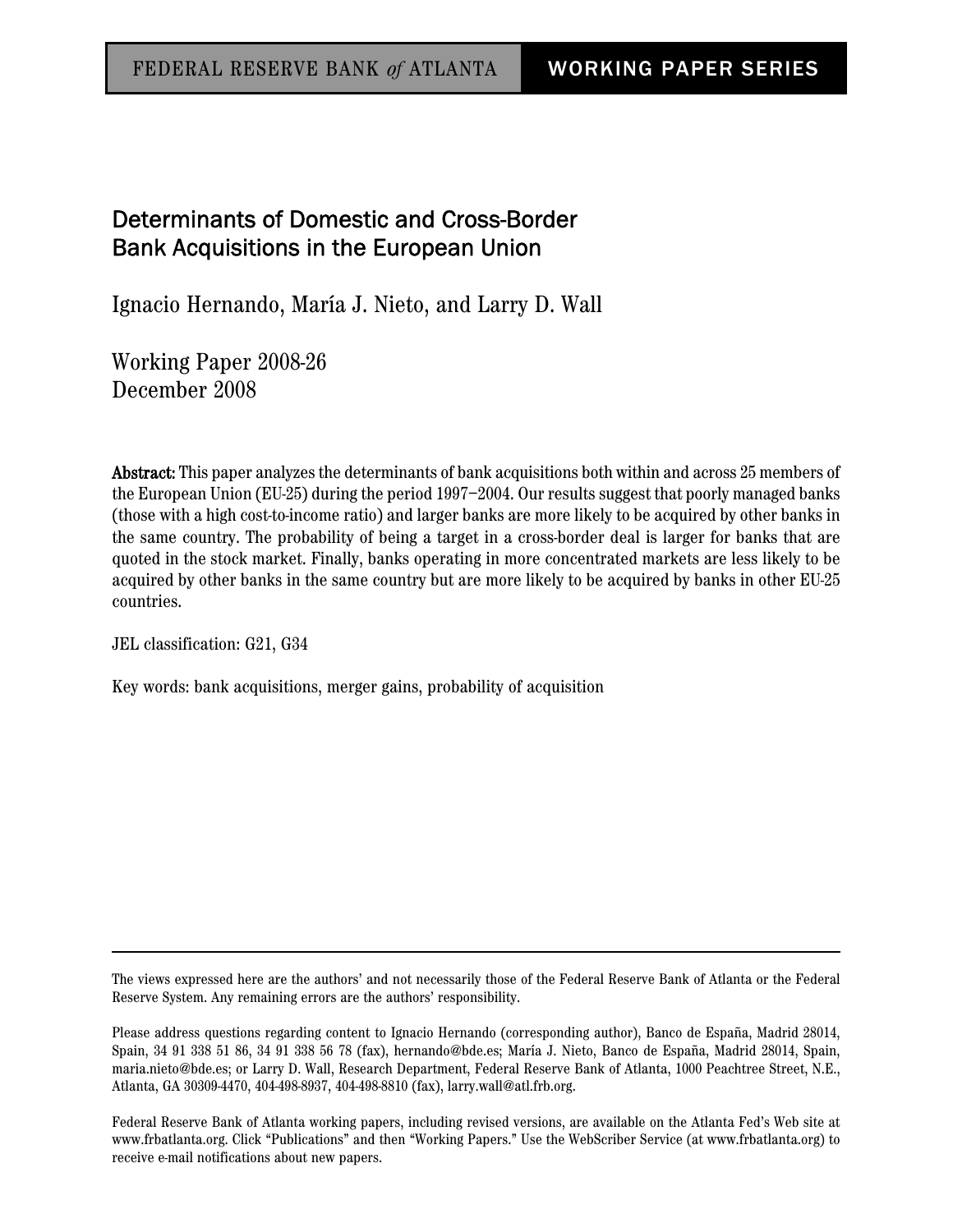#### **Determinants of domestic and cross-border bank acquisitions in the European Union**

#### **1. Introduction**

 $\overline{a}$ 

The development of a single financial market has been a long time objective for the European Union (EU). Its achievement received further impetus with the single market for financial services in the early 90´s and later by the introduction of the Euro. The goal of financial integration is better and more complete financial intermediation at lower cost. Better financial intermediation, in turn, results in higher economic growth, and productivity increases. However, quantifying the benefits of financial integration is difficult, as indirect benefits and the dynamic interaction with other economic processes are hard to identify and model (Faruqee, 2007).

Cross-border banking in Europe remained rather limited until the launching of the Euro. In theory, it is possible for large cross-border banks to expand their activities via the opening of *de novo* operations. However, practice around the world has shown that *de novo* operations are usually a costly and slow way for a bank to enter a new market.<sup>1</sup> Thus, if a single financial market is to develop through cross-border banking, most likely it will require the acquisition of banks across Member boundaries within the EU.

While the EU has seen significant overall consolidation in its financial sector according to the European Commission (2005), the Economics and Finance Ministers of the EU expressed dissatisfaction with the extent of cross-border consolidation in  $2004$ <sup>2</sup>. In response to a request from the Ministers, the European Commission (2005) studied the extent of cross-border takeovers and found that it was proceeding more slowly in the financial sector due to regulatory

<sup>&</sup>lt;sup>1</sup> Dermine (2003) indicates that the number of foreign bank subsidiaries in Europe is high relative to the number of foreign branches. Both foreign subsidiaries and branches are more the result of takeovers than of greenfield investments. Also, Cabral et al. (2002) point out that the most effective way of gaining access to the retail banking sector is to merge with or acquire an existing local bank.

 $2^2$  The Ministers 13 September, 2004 discussion is summarized in the Annex to European Commission (2005).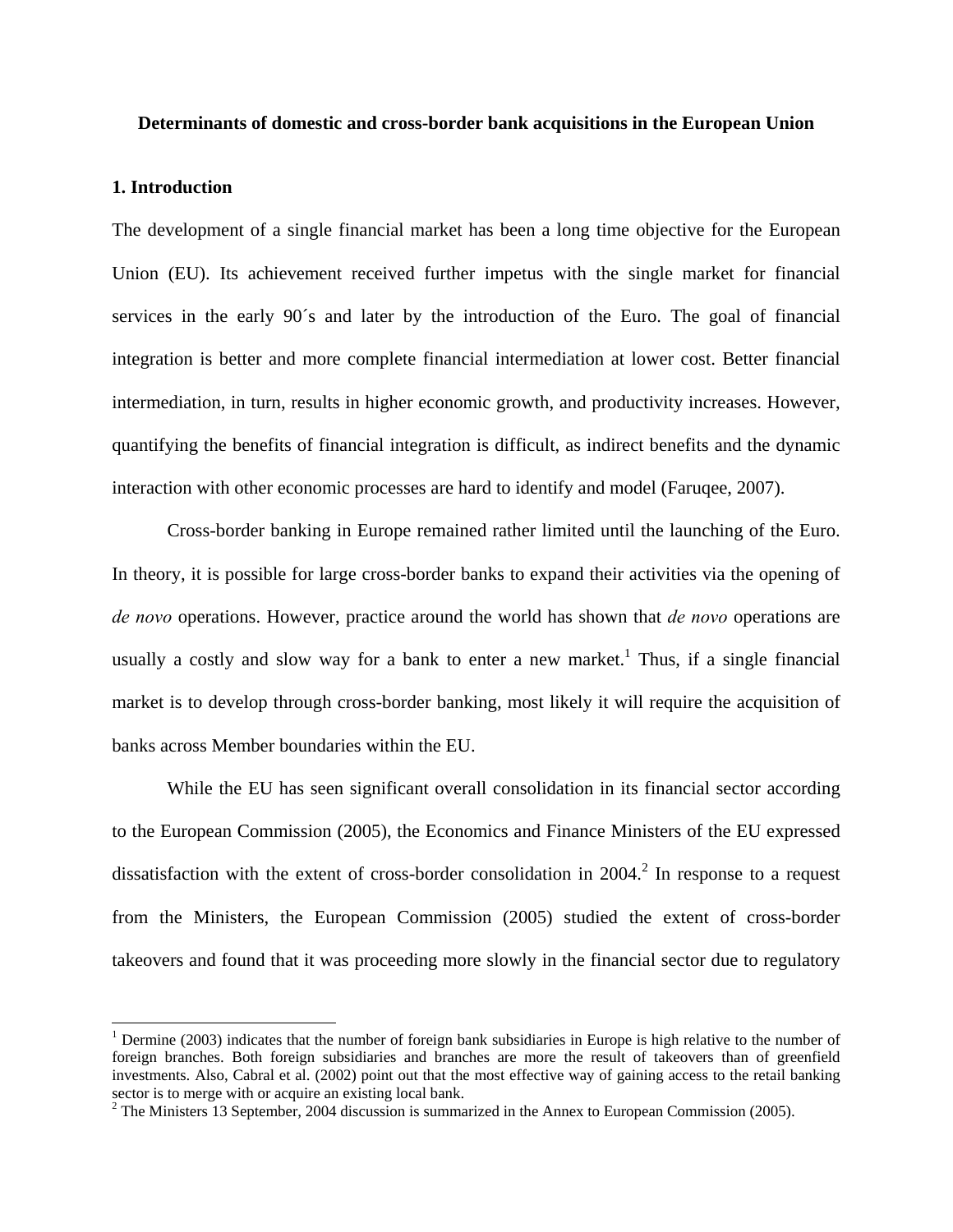and economic barriers to takeovers. According to market participants, an important regulatory barrier was political interference and misuse of supervisory powers. Perhaps partially due to these barriers, domestic deals have been, until recently, significantly larger than cross-border deals leading to "domestic champions" (European Commission, 2005). EU policy makers have responded by issuing Directive 2007 / 44/ CE of the European Parliament and the Council amending the procedural rules and evaluation criteria for prudential assessment of acquisitions and increase of shareholdings to reduce barriers to cross-border deals.

 Another economic barrier according to the European Commission (2005) was the limited opportunities to pay for the deal by reducing costs. One reason why costs were difficult to cut is that cross-border deals typically involved few duplicative operations. Cost cutting opportunities were also limited by governmental restrictions on laying off employees. In this regard, Carbó-Valverde et al. (2007) conclude that reliance on scale alone to raise cost efficiency to achieve intra- and inter-country dominance may not be sufficient in the EU banking market.

 The barriers to cross-border deals may not only reduce the frequency of cross-border takeovers but also change the types of banks that are acquired relative both to the type of banks acquired in domestic EU deals and relative to a market with fewer regulatory constraints such as the United States (US). For example, the cost inefficiency of potential takeover targets may be less important in cross-border deals in the EU than in domestic EU and US transactions.

 The purpose of this paper is to identify the differences between the banks that were targets versus those that were not acquired in the first 25 members of the EU (the EU-25) over the period from 1997 through 2004. The results are compared with prior studies of takeovers in the US and the EU. The sample also includes both in-country and cross-border takeovers,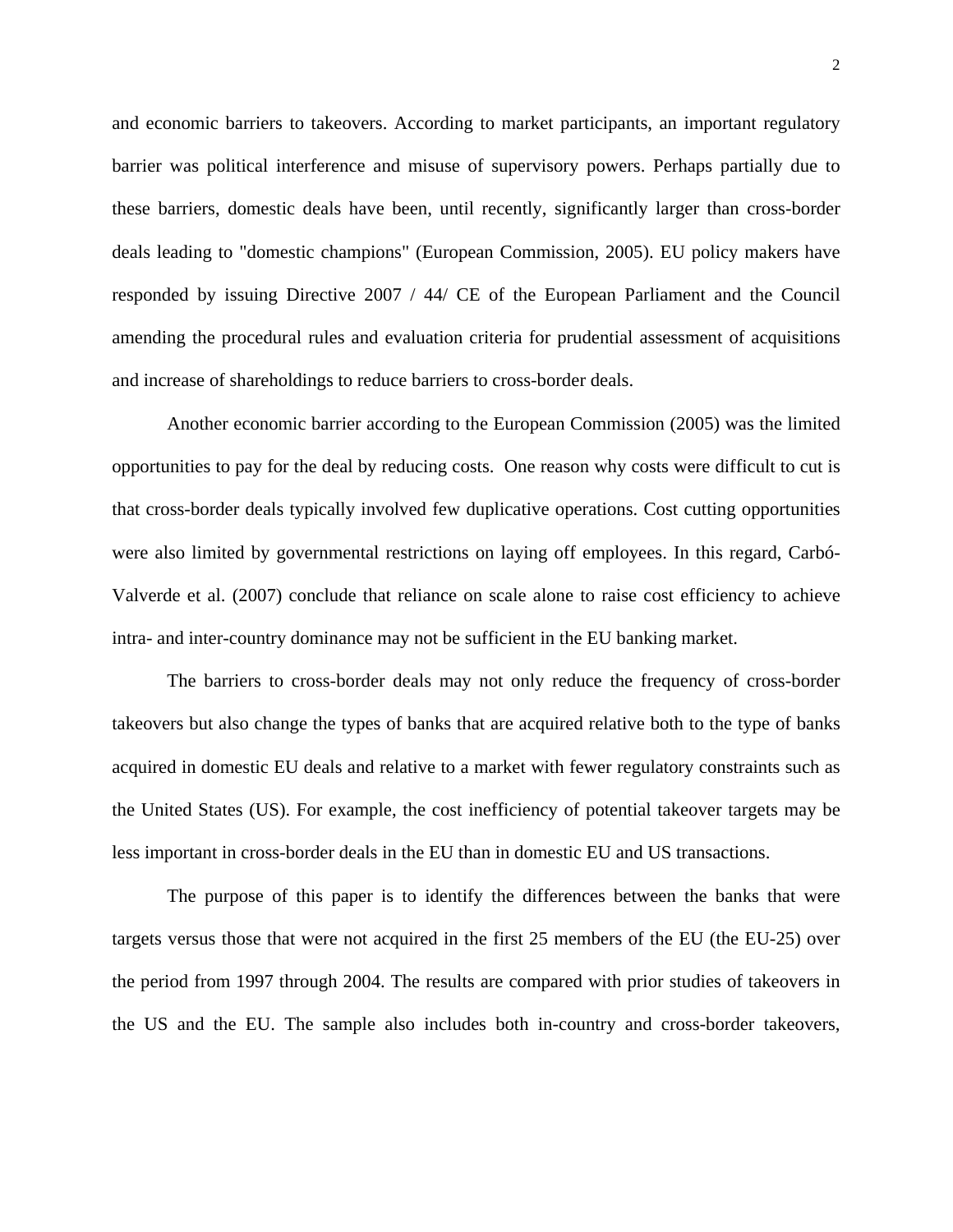allowing some comparison of the relative importance of improving operations and other considerations in domestic versus cross-border takeovers.

 The rest of the paper is organized as follows. Section 2 presents the recent experience of domestic and cross border bank takeovers in the EU. The economic rational of bank acquisitions both domestic and cross border as presented in the academic literature is analyzed in section 3. Section 4 describes the data as well as the univariate analysis while section 5 presents the results of the discrete choice models for our sample of European banks. Finally, section six concludes.

#### **2. The recent experience of domestic and cross border bank acquisitions in the EU**

The number of credit institutions in the EU-25 fell from 9,747 in 2001 to 8,684 in 2005 (see ECB, 2006). This decrease was to a large extent due to M&A within national boundaries. Allen et al. (2005) report 438 transactions that involved at least one credit institution of which 68% involved within border transactions over the period 2001-2004. This consolidation of the banking systems within countries in part reflects the efforts of at least some EU countries to create national champions that have the size to become major international players. The flip side of creating national champions firms is a significantly increased level of concentration in the local banking markets. The (asset weighted average) five firm concentration ratio across the EU-25 increased from 33% in 1997 to 45% in 2004.<sup>3</sup> This increase raises anti-trust concerns which eventually inhibit some within country combinations and encourage acquirers to look across borders. Domestic mergers may also create targets that have sufficiently large market share and perhaps also market power in their home market to be attractive to acquirers in other countries.<sup>4</sup>

 $\overline{a}$ 

 $3$  See European Central Bank (2006). These figures for the EU-25 are computed as the weighted average of the C5 concentration ratios for each individual country, using total assets of each national banking system as weights. 4

<sup>&</sup>lt;sup>4</sup> Acquirers may prefer a large market share in each country in which they operate to spread the fixed costs of conforming to the local cultural, legal and regulatory environment. An acquirer seeking substantial market share in a target country may find it more efficient to acquire a single large bank rather than purchase many smaller banks.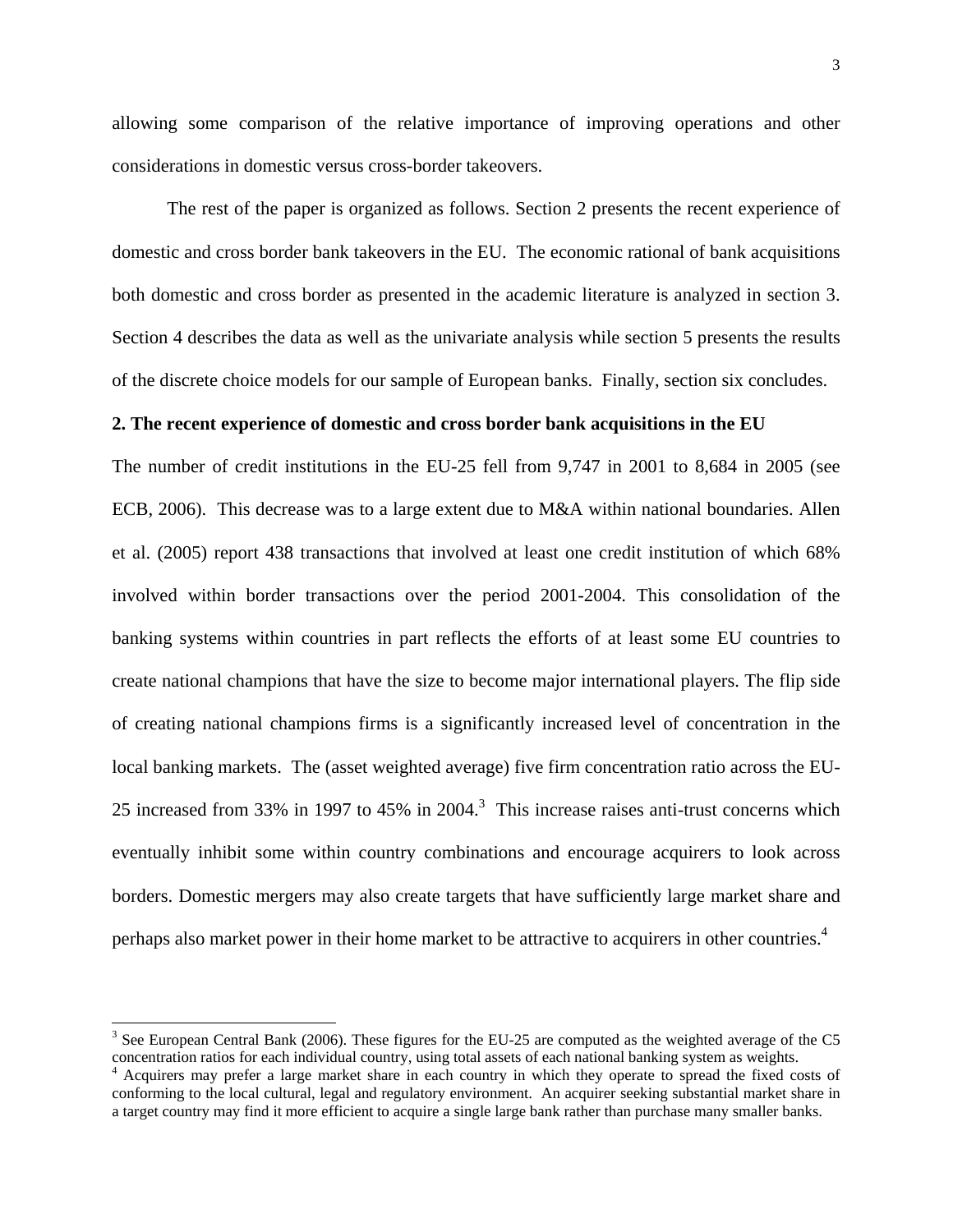The cross border bank consolidation that has occurred to date has not gotten to the point where it is likely to lead to real pan-European institutions in the short term. While the average acquiring banks are larger in cross-border deals than domestic deals according to the European Commission (2005), the average targets are the same size in domestic deals as in cross-border deals. The acquirer is more likely to take a minority ownership position in cross-border deals than in domestic deals.<sup>5</sup> Moreover, until very recently cross-border banking consolidation has mainly taken place within regional areas in the EU, primarily the Benelux and Nordic Countries.

Acquisitions in the new member states likely occurred because many Central and Eastern European countries suffered banking crises in the early years of their independence and allowed their failed banks to be acquired by foreign banks.<sup>6</sup> Other special circumstances have fostered those acquisitions such as run-up to EU membership and the privatization process. Three new member states joined Luxembourg in having over 80% of their banking assets in banks from other EU countries, while three other new member countries have almost 60%. Consequently, the new member states have given added impetus to cross-border banking issues (Garcia, 2007).

The literature on takeovers in the EU reflects the growing interest in financial consolidation in the EU. However, the literature on the EU remains small relative to the large number of studies of US bank takeovers. No study has yet examined the determinants of takeovers across the entire EU25, albeit a few studies discussed in the following section have examined the determinants of takeover targets in parts of the EU.

 Some related studies analyze the stock market returns of the participants around the time of the takeover announcement. Cybo-Ottone and Murgia (2000) study a sample of acquisitions announced in European markets where at least one of the parties was a bank from 1988 through

 $\overline{a}$ 

 $<sup>5</sup>$  Minority shareholdings are shareholding that are not controlling stakes and, by definition below 50%.</sup>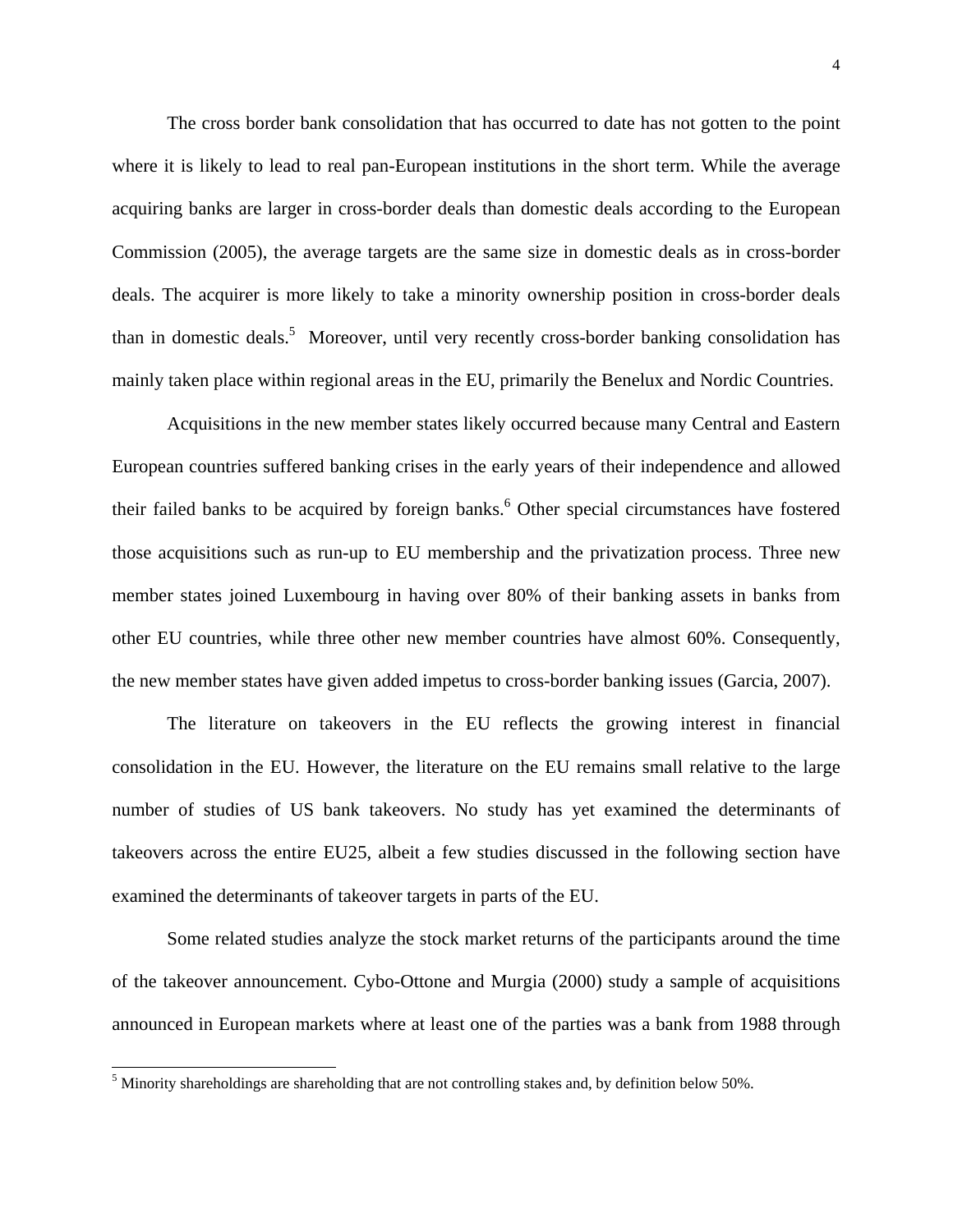1997. As is often found in event studies of takeover announcements, the targets have significantly positive abnormal returns and the acquirers have insignificant abnormal returns, findings which held for both domestic and cross-border takeovers. However, the weighted average returns of the combined firms are significantly positive for domestic deals and insignificant for cross-border deals. In contrast, Beitel et al. (2004) look at acquisitions in the EU 15 where the acquiring organization was a bank over the period from 1985 to 2000. They find that the weighted average returns of the acquirer and target are not significantly influenced by whether the takeover is a cross-border acquisition in a multiple regression framework. Hagendorff et al. (2008), also focus on banks from the EU 15 plus Switzerland over a more recent time period, from 1996-2004. They differ from the prior studies that focus on earlier time periods in that they find that acquirer returns are significantly positive for most of their event periods. Their results suggest that the more recent mergers may be qualitatively different from those in earlier periods suggesting that studies focusing on more recent mergers may provide more relevant to likely future takeovers.

#### **3. Determinants of bank acquisitions: A review of the literature**

Most of the literature on the characteristics of targets in bank takeovers focuses on U.S. banks, with a large fraction of the studies focusing on takeovers of publicly traded firms. The U.S. study most closely related to our paper is by Hannan and Pilloff (2007). They note that most U.S. studies either focus on narrow subsets of banks, such as publicly traded banks, or they have problems identifying changes in control.<sup>7</sup> Hannan and Pilloff (2007) avoid errors in identifying changes in control by using a U.S. commercial bank merger data set from SNL Financial which

 <sup>6</sup>  $<sup>6</sup>$  See Lanine and Vander Vennet (2007) for a test of the efficiency versus market power hypotheses as explanations</sup> of bank takeovers in Central and Eastern Europe.<br><sup>7</sup> Studies with very large U.S. samples often rely on the merger of bank charters to identify takeovers. Hannan and

Pilloff (2007) note that this method often results in errors because U.S. groups are typically organized as bank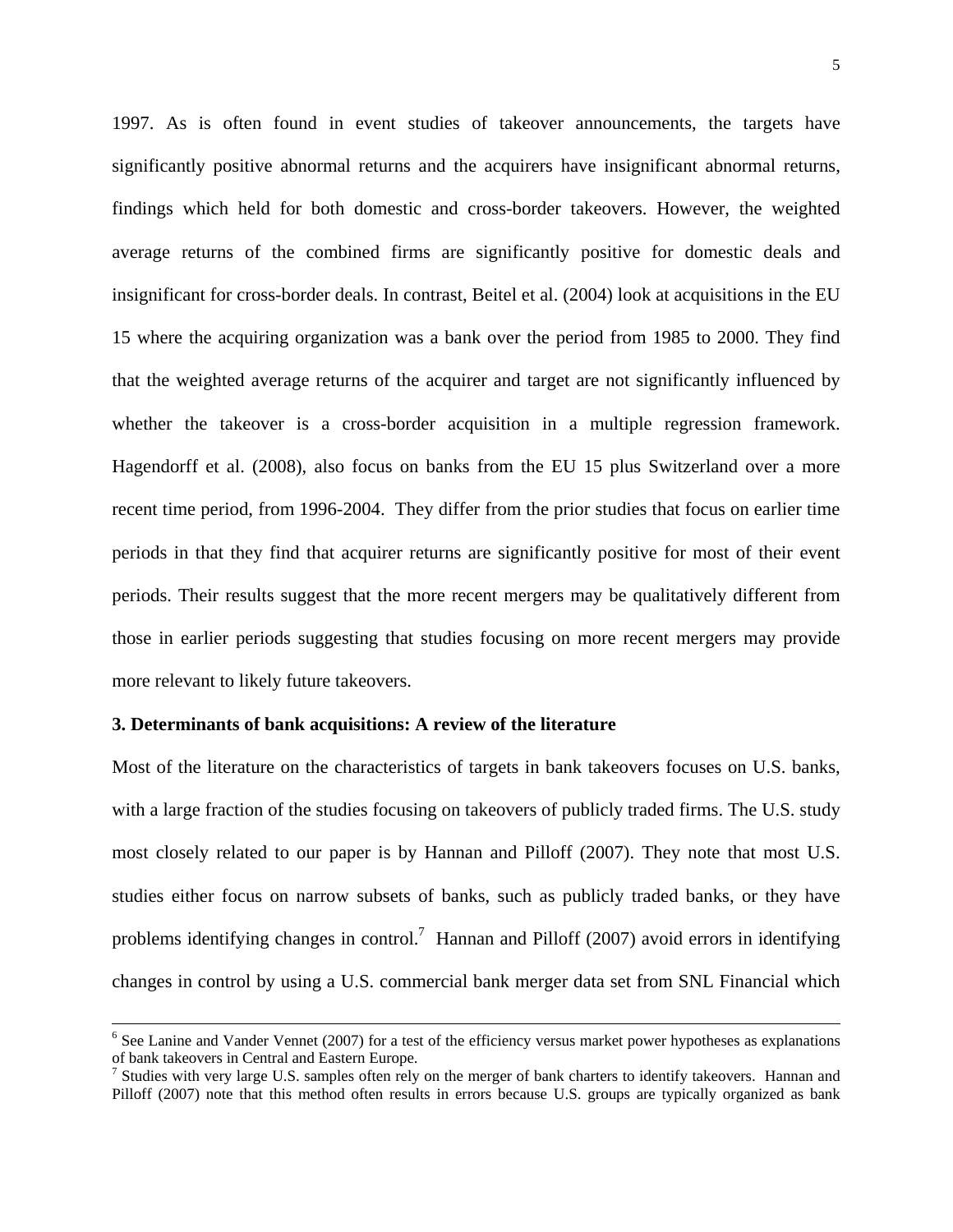focuses exclusively on takeovers where there was a change in control. Hannan and Pilloff (2007) separate their sample into in-market and out-of-market acquisitions, a split that roughly corresponds to our split between domestic and cross-border deals.

A few recent papers also examine the determinants of takeovers in Europe. Molyneux (2003) highlights the desire to avoid regulatory, information and other barriers as the main motive for overseas expansion. Moreover, analyzing a sample of M&As that took place in Europe between 1995 and 2000, he also finds that domestic deals are more motivated by cost efficiency considerations, whereas earnings diversification may be more important for crossborder bank deals. Lanine and Vander Vennet (2007) examine the determinants of Western European bank takeovers of targets in Central and Eastern Europe over the 1995 through 2002 period as a part of a broader study of the implications of bank takeovers in that area. Pasiouras et al. (2007) analyze takeover targets and acquirers in the EU-15 over the 1997 to 2002 period with a focus on the role of differences in regulation.<sup>8</sup>

 This study is similar to Lanine and Vander Vennet (2007) and Pasiouras et al. (2007) in that it looks at traded and non-traded banks over more than one European country. However, this differs from both of the European bank takeover studies in two important ways. First, this paper analyzes both domestic and cross-border takeovers using the same model. Lanine and Vander Vennet (2007) focus exclusively in cross-border takeovers whereas Pasiouras et al. (2007) do not distinguish domestic from cross-border takeovers. Our analysis of both types of takeovers in the same model allows us to address the European Commission's dissatisfaction with the extent of cross-border consolidation. Second, the sample of banks better matches the responsibilities of the

l

holding companies (BHCs). Mergers may occur without a change in control if the banks are owned by the same BHC. Conversely, a change in control may occur without the loss of a charter if the BHC keeps the target's charter. 8  ${}^{8}$ See also Buch and DeLong (2003), and Vander Vennet (2003) for related analysis.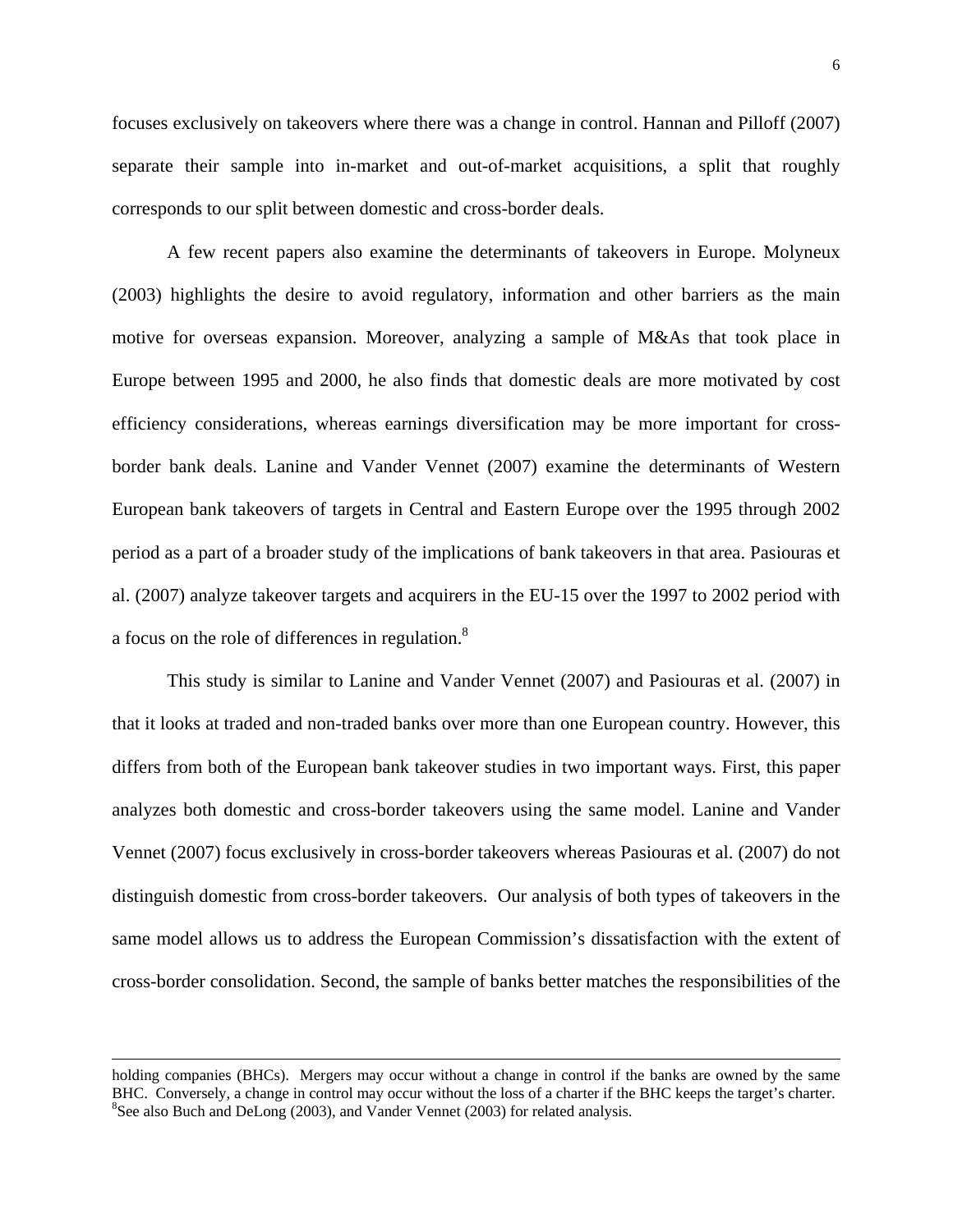EU as this study is drawn from the entire EU-25 set of countries, whereas both prior studies used subsets of the EU-25.

This section surveys the literature on the determinants of bank takeovers, with special attention to the results in Hannan and Pilloff (2007), Lanine and Vander Vennet (2007), and Pasiouras et al. (2007). The section is organized around the various factors typically found to be the most likely determinants of bank acquisitions.

#### *3.1. Target operating performance*

 One of the main motives underlying acquisitions is to improve the efficiency of the target. These gains are more likely to be achievable if the target bank is underperforming. Therefore, indicators of performance should contain explanatory power on the likelihood of being acquired. In particular, banks with lower profitability or inefficiency might be more attractive for acquisition. However, while it is true that underperforming banks provide greater opportunities for improvement, they are also more risky, especially if the source of the underperformance is a high level of bad loans. In such a case, a local acquirer may be in a better position to identify the problems that need to be fixed than an out-of-market acquirer. Thus, indicators of performance should a priori be more relevant to explain in-market acquisitions.

 Hannan and Pilloff (2007) find that less profitable banks in the US are more likely to be acquired, regardless of the type of acquirer (except that the coefficient for large out-of-state acquirers is insignificantly negative), and a measure of inefficiency is found to be positively related to the probability of acquisition for the overall sample.<sup>9</sup> The results from the two European studies differ. The coefficients on the expense ratios in equations predicting targets are

<sup>&</sup>lt;sup>9</sup> See Amel and Rhoades (1989), Moore (1997), Knapp et al. (2006) and Koetter et al. (2007) for additional references supporting the hypothesis that acquisitions serve to transfer assets from poorly managed to better managed firms. By contrast, Hannan and Rhoades (1987) and Hadlock et al. (1999) report evidence against the hypothesis of poor managerial performance as measured by ROA. Hadlock et al. (1999) argue that this evidence is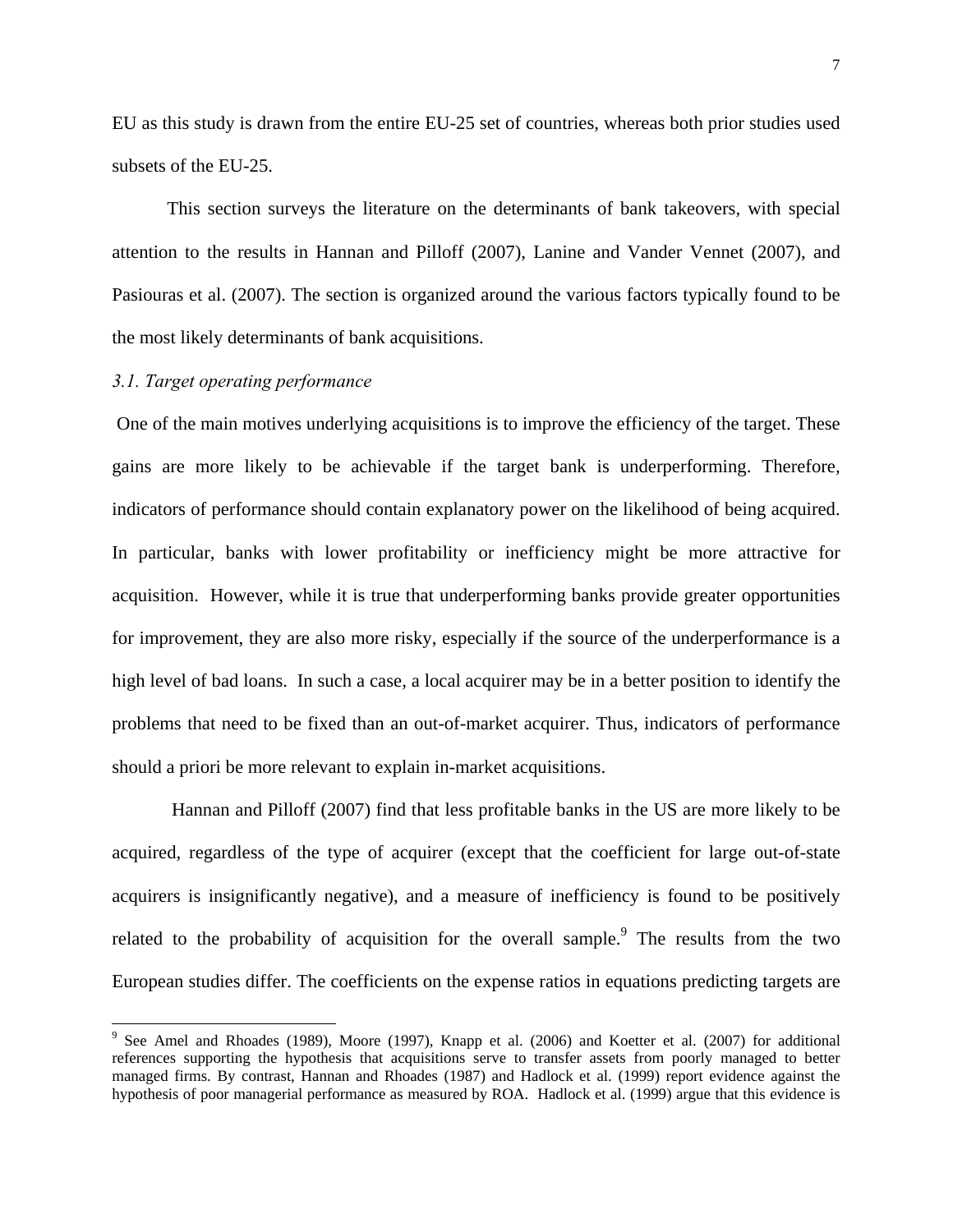insignificant in Lanine and Vander Vennet (2007). In contrast, the coefficient on the return on average equity is significantly negative and the one in the cost to income ratio significantly positive in Pasiouras et al. (2007).

#### *3.2. Capitalization*

 $\overline{a}$ 

The capitalization of the target is frequently hypothesized to be related to its probability of being acquired but not all of the hypotheses have the same empirical implications.. Several hypotheses predict a positive relationship between banks' capitalization and the likelihood of being a target. First, if acquirers face regulatory pressure to increase capitalization they may seek highly capitalised targets. Second, if high capitalization indicates the inability of a bank to diversify assets, more capitalized banks would be more attractive for better diversified acquirers. Third, the managers of banks with high capital ratios may be operating further below their profit potential because of reduced pressure to obtain high earnings. On the other hand, some hypotheses predict a negative relationship. First, if capitalization is seen as an index of managerial efficiency, then better capitalized banks would be less attractive to potential buyers, since the potential gains from a better management are smaller. Second, if a bank's capitalization is very low, an acquisition by a well capitalized acquirer might be fostered by the supervisor. Third, Hannan and Pilloff, (2007) suggest that buyers prefer high leveraged (poor capitalized) targets because it enables them to maximize the magnitude of post-merger performance gains relative to the cost of achieving those gains. For a given asset size, the purchase price premium of the acquisition is generally lower, the higher capitalized is the bank.

Akhigbe et al. (2004) find a positive relationship between capital and the likelihood of being acquired in their sample of publicly traded banks in the U.S. However, most studies,

most consistent with an entrenchment hypothesis, where management teams with significant ownership positions block attempts to be acquired at a reasonable price.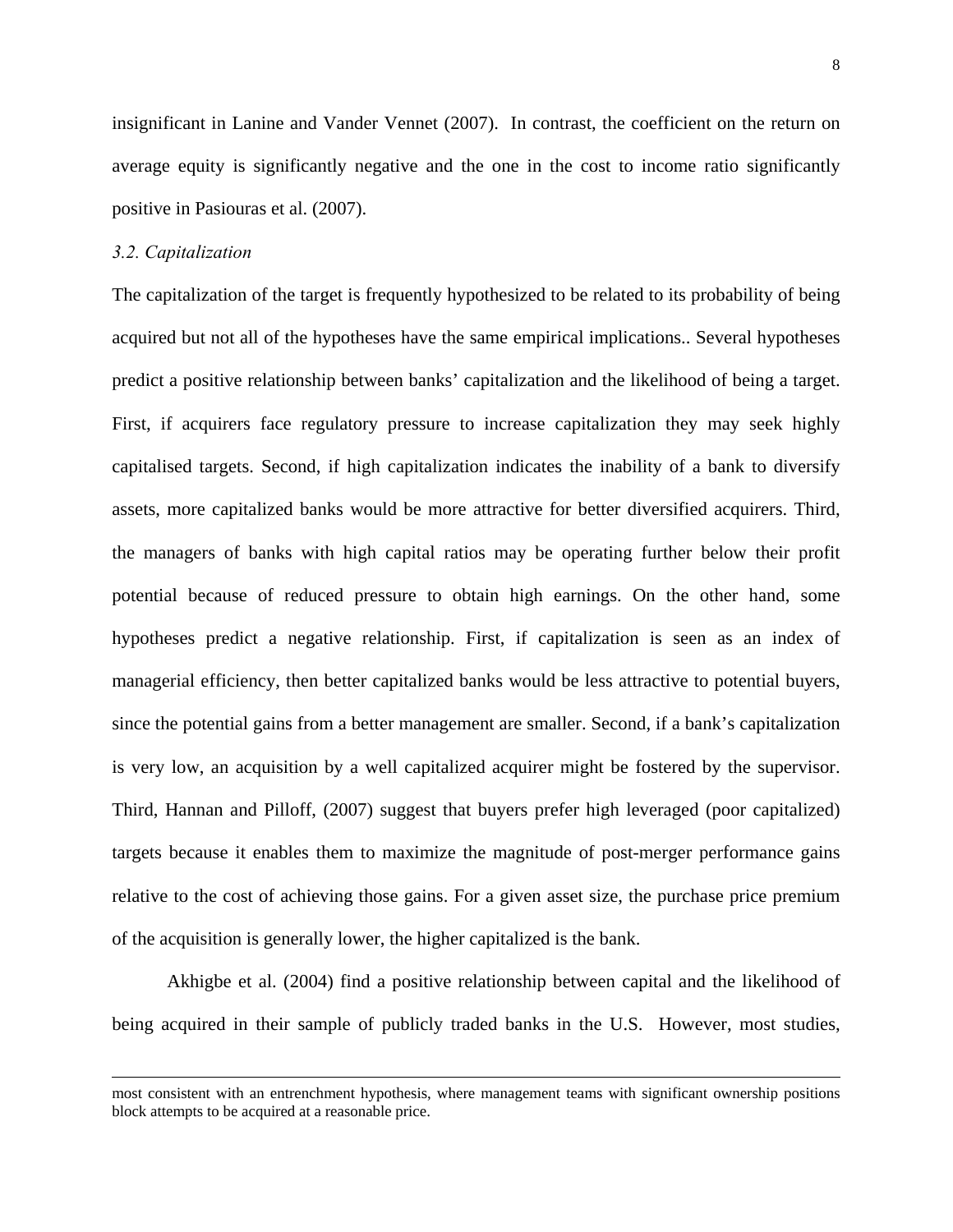including Hannan and Pilloff's (2007) results for their entire sample, and Lanine and Vander Vennet (2007) analysis of Central and Eastern European countries none of which were members of the EU before 2004, find that banks with higher capital-asset ratios are less likely to be acquired. The coefficient on the capital to asset ratio is insignificant in Pasiouras et al. (2007) using a sample from the EU-15.

#### *3.3. Prospects for future growth*

Banks experiencing high growth may be more attractive targets, as the potential gains arising from improved management are likely to be larger in targets that operate in expanding markets. Consistent with this hypothesis, some U.S. studies from the 1980s, including Hannan and Rhoades (1987) and Cheng et al. (1989), find that the likelihood of acquisition is positively related to the growth rate of the assets of the target bank. However, Moore (1996) argues that slower growing targets may make more attractive to buyers looking to increase the target's growth rate. Consistent with Moore (1996), Pasiouras et al. (2007) obtain a negative coefficient on the past growth rate. Hannan and Pilloff (2007) and Lanine and Vander Vennet (2007) do not include a growth variable.

#### *3.4. Size*

Smaller banks may be more attractive to acquirers to the extent that these banks are more easily integrated into an acquirer's operations. Smaller banks are also less likely to raise concerns by the competition authorities. On the other hand, if the acquiring organization is seeking economies of scale or market power through the acquisition then acquiring one large bank may provide those economies or market power sooner and possibly at lower cost than a series of small acquisitions. Hannan and Pilloff (2007) find that larger banks are more likely to be acquired when they estimate their model using their full sample. Lanine and Vander Vennet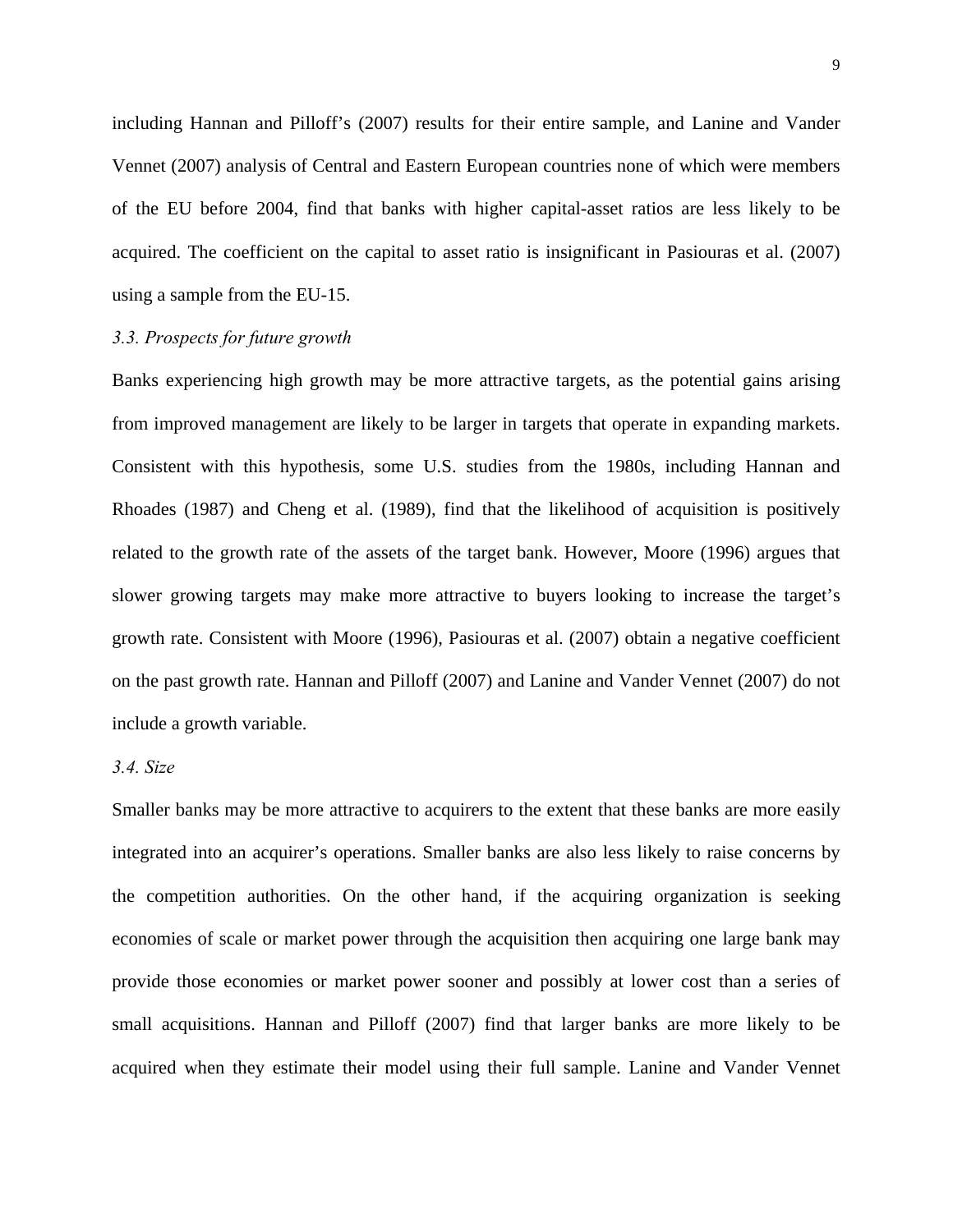(2007) and Pasiouras et al. (2007) also have a significantly positive coefficient on total assets. However, when Hannan and Pilloff (2007) focus on acquisitions by smaller acquirers they find that larger banks are less likely to be acquired, consistent with the hypothesis that post-merger integration is more difficult for relatively large targets.

#### *3.5. Industry concentration*

 $\overline{a}$ 

The degree of banking concentration potentially affects the likelihood of acquisitions through its impact on bank competition. Increased concentration may increase the attractiveness of the target banks in that market. However, takeovers that would further increase concentration may be opposed by antitrust authorities.<sup>10</sup> The result may be that increased concentration in the target's market increases the bank's attractiveness to both domestic and cross-border acquirers. However, the probability of being acquired by a domestic bank may decline in more concentrated markets due to opposition by the antitrust authorities. Hannan and Pilloff (2007) fail to find any statistically significant evidence that competition issues are a determinant of takeover targets.<sup>11</sup> The coefficient on their measure of market concentration is consistently insignificant and the sign of the coefficient on their measure of size does not change between inmarket and out-of-market acquisitions. However, Pasiouras et al. (2007) report a significantly negative coefficient on the five firm concentration ratio in their sample of European takeovers, perhaps reflecting differences in concentration with Hannan and Pilloff's U.S. sample.

 $10$  Other studies such as Ashton and Khac (2008) empirically assess merger specific efficiency pass through into consumer prices as a standard for assessing the competitive effects of mergers. Specifically the relationship between efficiency gains achieved by merging firms and how these benefits are, or are not, passed on to their customers in the form of improved prices is examined.<br><sup>11</sup> Hannan and Rhoades (1987) and Moore (1997) find that the effect of concentration on the acquisitions likelihood

is significantly positive for out-of-market acquisitions but negative for in-market acquisitions, thus reflecting the deterrence effect of antitrust enforcement.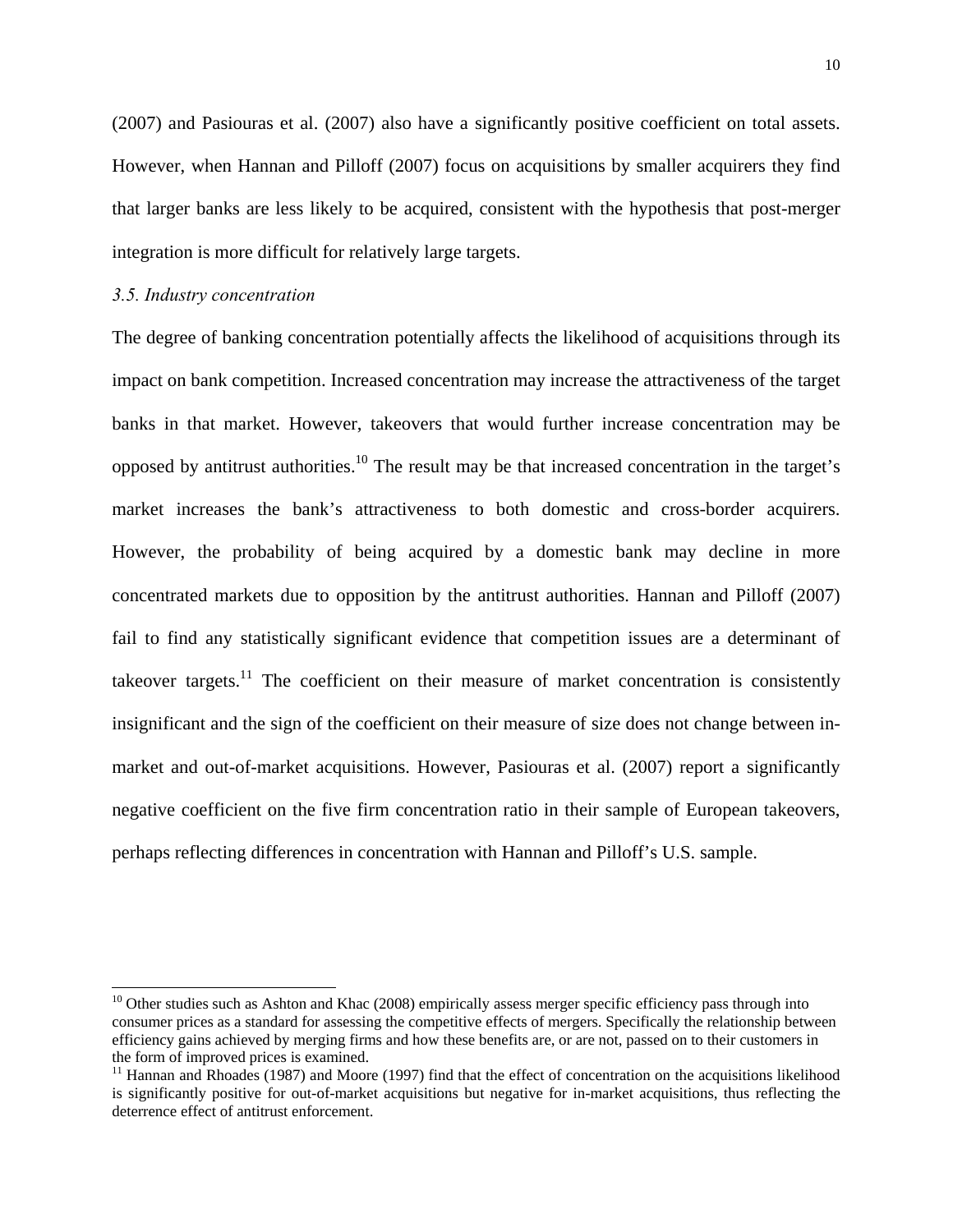#### *3.6. Management incentives*

To the extent that managers of the target banks may lose their job positions or, at least, may suffer a reduction in their executive autonomy or in their job responsibilities, they may oppose takeover bids even if the deals are value maximizing for their shareholders. For example, Hadlock et al. (1999) find that banks with higher levels of management ownership are less likely to be acquired, especially in acquisitions where target managers depart from the banking organization following the acquisition. In this paper, we do not explore the role of management incentives due to the lack of appropriate data

#### *3.7. Other target characteristics*

Lack of appropriate and good quality data also precludes us from considering in our empirical study other bank level potential determinants of bank acquisitions that have been studied in the U.S. literature. First, Wheelock and Wilson (2000) consider different indicators of asset quality and find that some proxies for suspect loans are negatively related to the probability of acquisition. We have not considered this type of ratio mainly because of the different regulatory criteria among countries and within countries over the study period. Second, Hannan and Pilloff (2007) study the role of the composition of the target's clientele and they find that the higher is the local nature of deposits the higher is the likelihood of being acquired (see also Ahkhigbe et al., 2004). They argue that this result may reflect the possibility of cross-selling new products to newly acquired local depositors. Finally, both Wheelock and Wilson (2000) and Hannan and Pilloff (2007) considers bank's age to capture the effect of length of time since opening in the probability of being acquired. They generally find a negative sign which they interpret as the age variable capturing an unobservable element of bank success.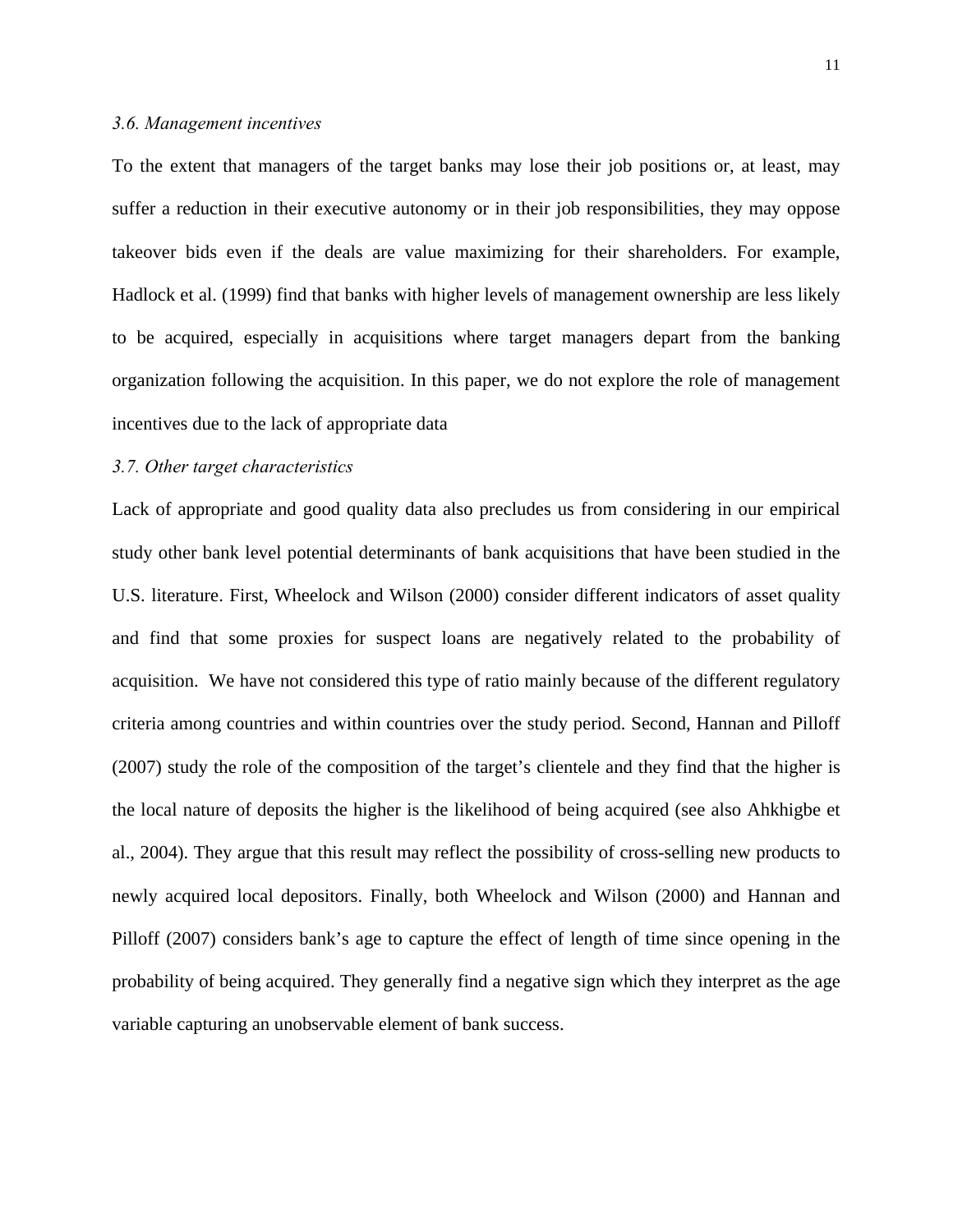#### **4. Empirical approach**

We first attempt to identify those observable characteristics that are related to a bank becoming a target by estimating a logit model. The empirical model is based on models that have been estimated using U.S. data with some modifications to reflect data availability and market differences in Europe. The model for estimating the probability of being acquired by another bank takes the form:

$$
P_{jt} = \alpha + \beta_{op} (OperatingPerformance_{jt-1}) + \beta_{cap} (Capitalization_{jt-1}) + \beta_{gr} (Growth_{jt-1}) + \beta_{op} (Size / MarketPower_{jt-1}) + \beta_{o} (Other_{jt-1}) + \beta_{t} (TimeFixedEffects) + \varepsilon_{jt}
$$

where  $P_{jt}$  is the probability of bank j being acquired in period t and the  $\beta$  are vectors of coefficients.

 As a second approach, we estimate a multinomial logit model that allows the effect of the explanatory variables to differ for acquisitions where both the target and the acquirer banks are located in the same country versus acquisitions where the target and acquired banks are located in different countries. The multinomial logit models are similar except for the change in the dependent variables to  $P_{j_t}^D$  and  $P_{j_t}^{CB}$  which are respectively the probability of being acquired in a domestic or cross-border transaction, and separate vectors of coefficients,  $\beta^D$  and  $\beta^{CB}$ , are estimated for domestic and cross-border takeovers. The independent financial and market specific variables are lagged one year.

Our empirical model has three proxies for the target's operating performance. The first is Bankscope's cost-to-income ratio, with higher values indicating greater cost inefficiency. Thus, the expected sign on the coefficient for this ratio is positive if worse performing banks are more attractive targets. The other two proxies are the net interest margin which measures the interest spread between what the bank earns on its assets and pays on its liabilities (net interest income as a percentage of earning assets), and the return on average equity which measures of the overall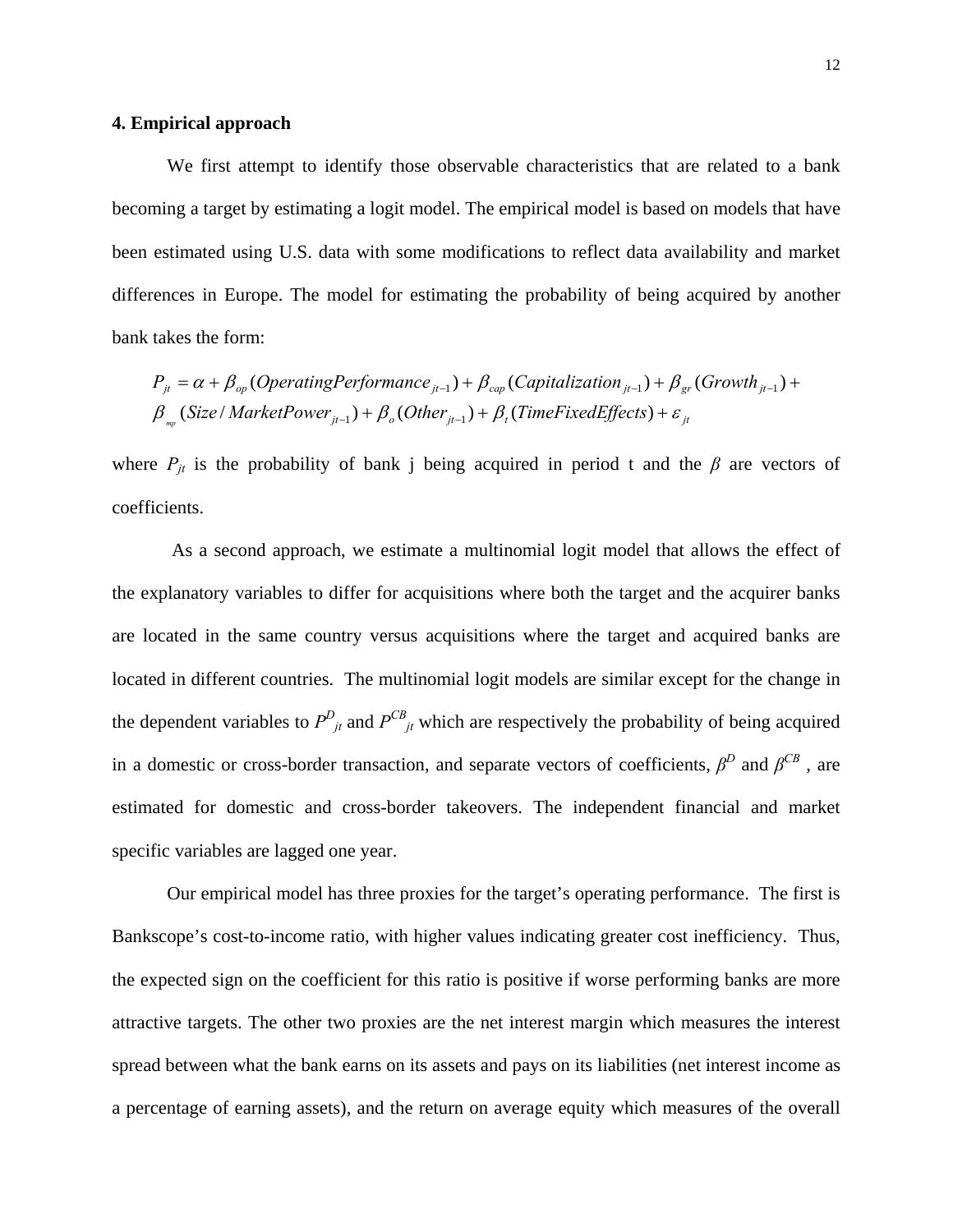returns to shareholders. The expected coefficients on these variables are negative if worse performing banks are more attractive targets but they may be positive if they are more resistant to being acquired.

The capitalization of the target is measured as the ratio of equity to total assets. As the studies of U.S. takeovers have found, the expected sign depends on which of several effects dominate. The relationship will be positive if: (1) acquirers face supervisory pressure to maintain or raise their post-acquisition capital ratios, (2) targets with higher capital ratios are less diversified or are operating less efficiently. The expected sign will be negative if: (1) higher target capital ratios are associated with more managerial ability, (2) banks that are near or below supervisory minimums are more likely to sell out, or (3) the acquirers will pay higher premiums as a proportion of equity for less well capitalized banks.

Growth opportunities are proxied with the annual growth rate of the target's assets and the annual growth rate of the target country's gross domestic product (GDP). The expected sign on both growth rates is positive if growing targets offer acquirer's the potential of larger gains from improved management. However, the sign may be negative if slower growing targets offer acquirer's better opportunities to improve management.

The proxy for a bank's size is its total assets at year end. The expected sign on this variable is positive if acquirers primarily value the fact that larger targets provide the acquirer with a larger position in the target's marketplace all else equal. However, the expected sign is negative to the extent that acquirer's primary concern is the difficulty in combining the target's operations with that of the acquirer.

The proxies for local market concentration are the five firm concentration ratio and the Hirschman-Herfindahl index (HHI) where the market is defined as the country in which the bank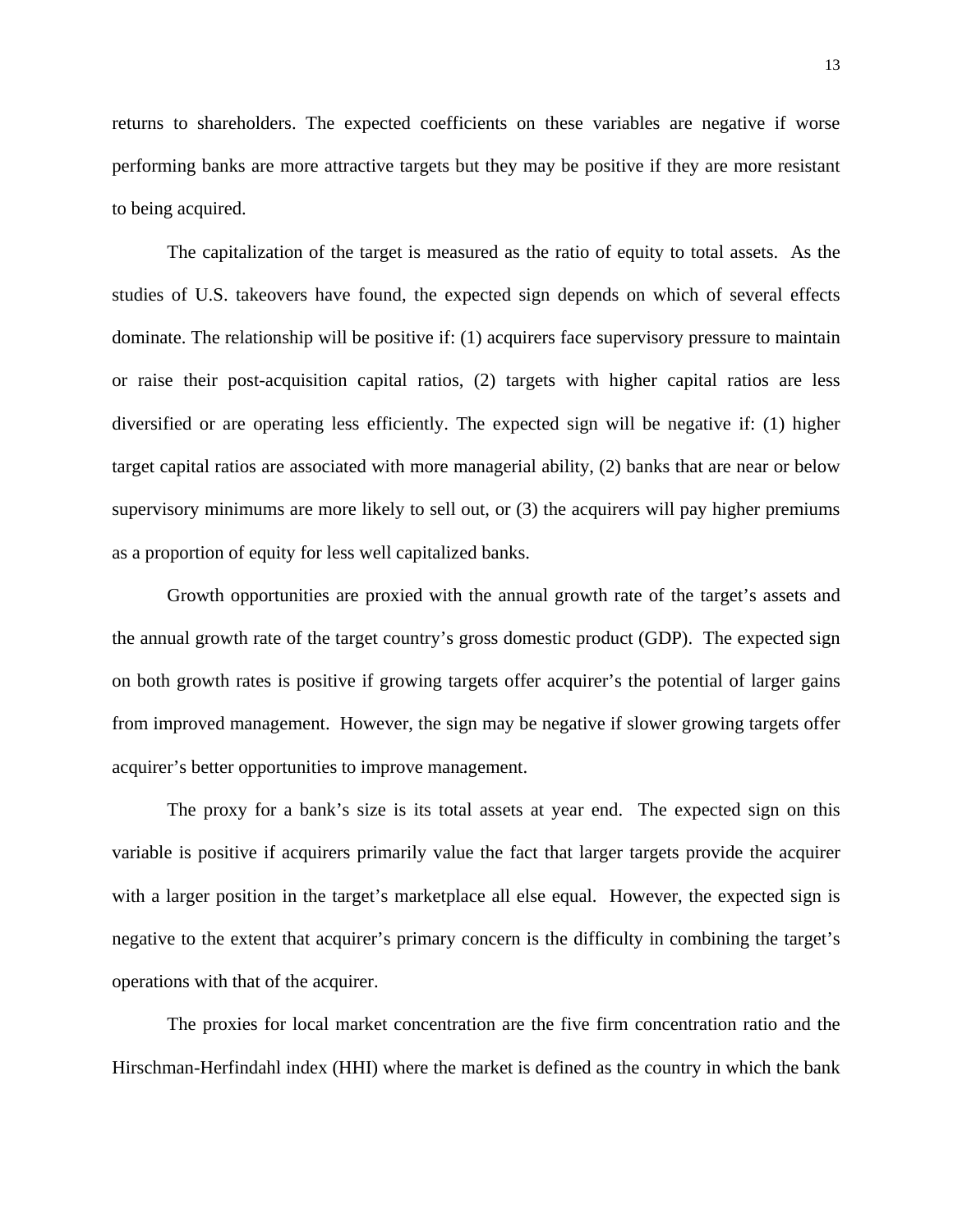is headquartered. All else equal, more concentrated markets may offer the acquirer higher profit opportunities. However, higher concentration levels may reduce the likelihood of an in-market takeover to the extent that the authorities seek to maintain competitive banking markets.

 The *Other* variables proxy for the target's willingness to be acquired (including the type of business specialization<sup>12</sup>: commercial banks, medium and long term banks and holding company banks) and for the unique conditions in the new members states of the EU. The proxy for the target's willingness is its stock listing, which takes a value of one if the bank is listed on the stock exchange and zero otherwise. The expected sign on this variable is positive as acquirers may have more ways of pressing reluctant target managers and boards to accept a takeover. That is potential acquirers of banks that are listed may threaten to acquire some of the target's stock and to appeal to the target's other shareholders for support of its takeover bid. The proxy for the new member states takes a value of one if the bank is headquartered in those countries that joined the EU after 2000 and before the last enlargement in 2007. The expected sign on this variable is positive. Acquisitions in the new member states often occurred because many Central and Eastern European countries suffered banking crises in the early years of their independence and allowed their failed banks to be acquired by foreign banks. Other special circumstances have fostered those acquisitions such as run-up to EU-25 membership and the privatization process.

#### **5. Data and descriptive analysis**

#### *5.1. Sample selection*

 $\overline{a}$ 

The sample consists of banks from the EU-25 available on the Bankscope database from 1996 (before the introduction of the Euro) through 2004 (the last year prior the adoption of the

 $12$  As an alternative to control for bank specialization, we estimated the model with the ratio of other operating income over average assets to capture the relative importance of fee-based activities. It could be argued that if banks with a high share of non-interest income are more likely to be acquired, earnings diversification is a possible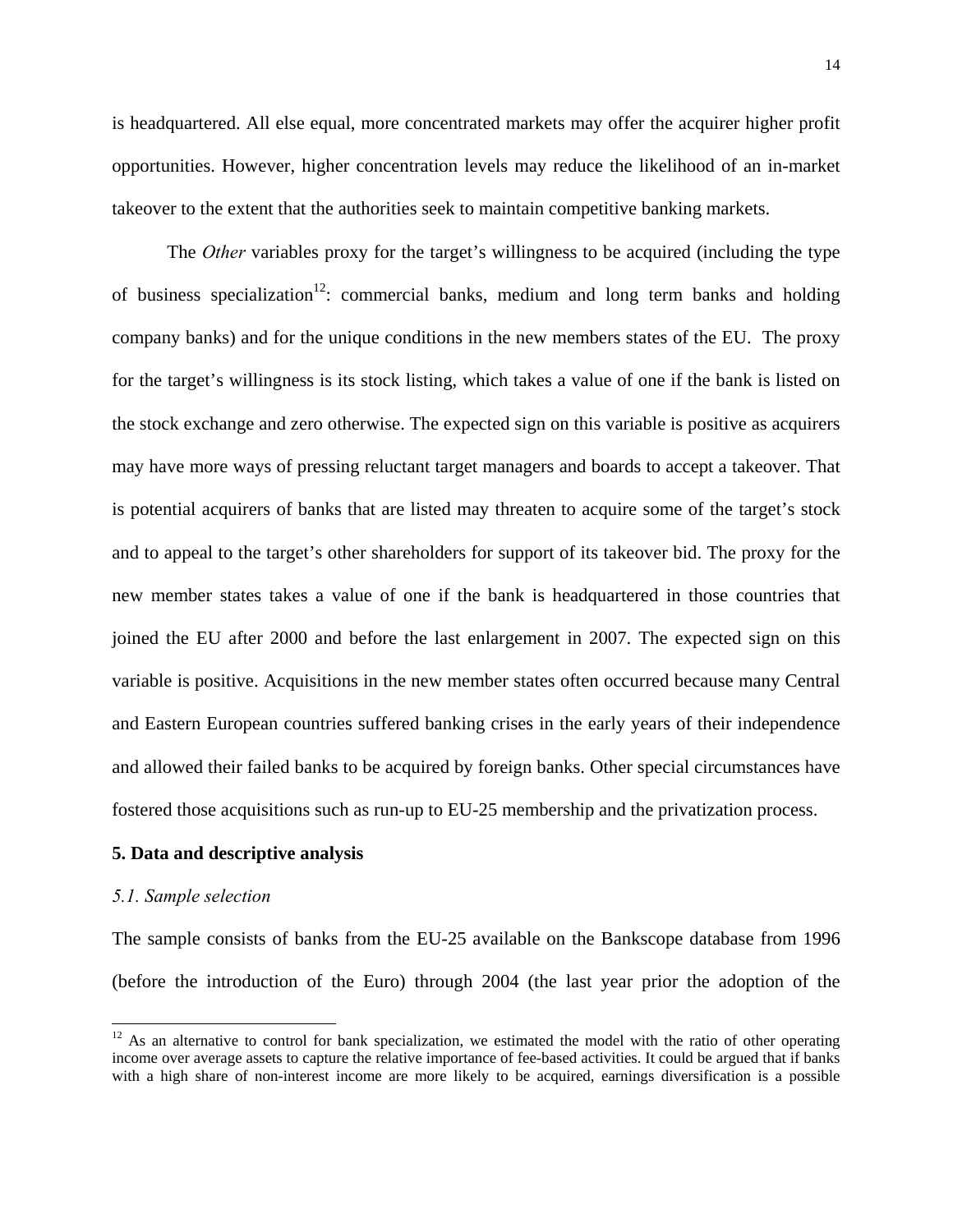international financial reporting standards  $-IFRS-$  by the EU banks).<sup>13</sup> Our database includes 5,493 observations corresponding to 1,342 EU-25 largely private banks incorporated as joint stock companies of which, 75 are independent institutions and the rest are subsidiaries of financial or non financial institutions as of last reporting year. All the sample banks have controlling European shareholding in order to exclude M&As motivated by strategic decisions of non EU controlling shareholders. 14

The data on acquisitions were obtained from the M&As Deals Module of Thomson One Banker over the period starting in 1997 and ending just before the switch from national accounting standards to the IFRS in 2004. We have included only those transactions that involved a change in control where both the target and the acquirer were banking institutions. We have considered that a change in control takes place when a bank or bank holding company that owns less than 20% of the target's equity increases its shareholding to at least 20%. This also represents a typical pattern of staggered shareholding acquisitions of banks in the EU (European Commission, 2005) and the minimum threshold for authorization by the prudential supervisors of the host country as established in the EU Directive.<sup>15</sup> The sample of acquisitions in the EU-25 contains 157 deals, of which 39 were cross-border.

Table 1 provides information on the geographic distribution of the overall sample and the takeover distribution (by host country of the target) and the number of takeovers by year. Takeovers are split into domestic takeovers where the acquirer is from the same country and cross-border takeovers. Domestic takeovers are approximately three times as common.

 $\overline{a}$ 

motivation for merger activity. However, this variable is consistently insignificant when included in the model presented below and the other results are essentially unchanged.

<sup>&</sup>lt;sup>13</sup> The characteristics of the sample banks are as follows for the EU25: Commercial banks; mortgage and real estate banks, medium and long term credit banks, bank holding companies, which all of them report on local GAAP.

 $14$  21 are public or government controlled banks of which 9 are part of the Nordea Group. Only one of these banks belonging to the Nordea Group was a target bank in our sample. This deal cannot be considered a privatization.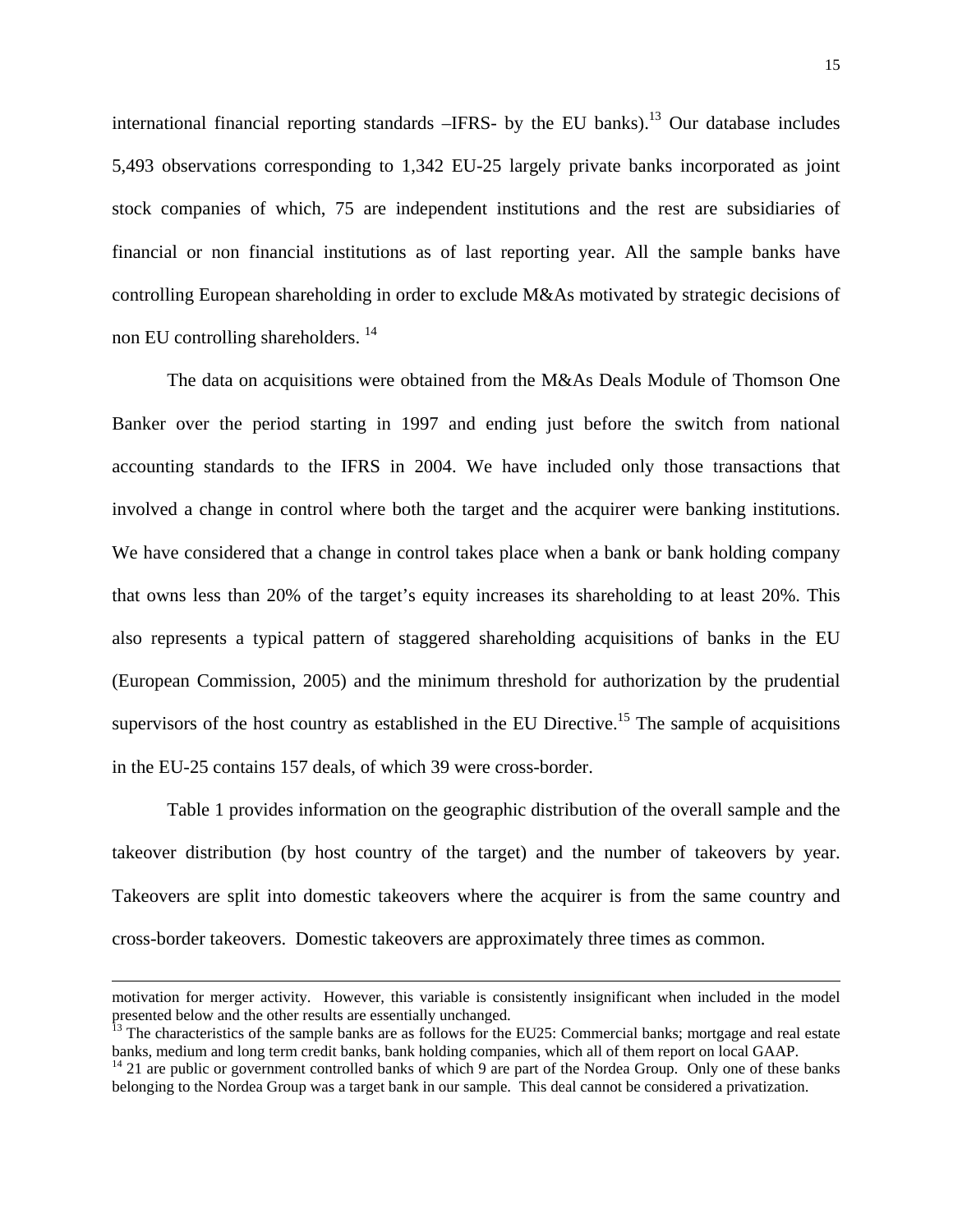#### *5.2. Descriptive analysis of the sample of EU-25 banks*

Descriptive statistics and univariate analysis are broken down three ways and are provided in Tables 2, 3, and 4. Table 2 compares the performance of target and non-target banks for the entire sample. Table 3 compares the same performance measures for targets relative to the median values in the bank's market in which operates. Table 3 also compares the performance of listed and non-listed targets. Finally, Table 4 provides a univariate analysis of the differences between targets in domestic takeovers and the targets in cross-border takeovers. For the observations included in the target sample the variables are evaluated at the year immediately before the target bank is acquired. The variables are defined in the Appendix.

# *5.2.1. Target vs. non- target banks*

The results in Table 2 show that acquired bank in our sample are less profitable and have a higher ratio of cost to income at both the mean and median values.<sup>16</sup> The median target bank had higher net interest revenue and other operating income as percentages of average assets but the differences are not significant at the mean values. The overall profitability results are consistent with the hypothesis that acquirers seek out poorly performing targets.

The scale of the target banks is generally similar to that of banks that were not acquired, regardless of whether scale is measured by total assets, deposits and short-term funds, net income or employees. Finally, target banks are also not significantly different in their leverage ratio.

<sup>15</sup> In almost all cases, once an acquirer has more than 20% it ultimately buys at least 50% of the target during the study period. Also, IFRS requires that a 20% share ownership be accounted for as a permanent investment.<br><sup>16</sup> The difference of means tests are generated from regressions that pool the data from the two groups of banks

being compared. These regressions are specified as:  $X_{it}=a+b*D_{it}+e_{it}$ , where  $X_{it}$  is the variable being tested,  $D_{it}$  is a dummy equal to 1 for banks in the second of the two pooled samples, and  $e_{it}$  is a random disturbance term with zero mean. The statistical difference of b from zero provides the test of statistical significance for the difference of means. In turn, the difference of median tests are nonparametric two-sample tests for the null hypothesis that the two samples of banks being compared were drawn from populations with the same median.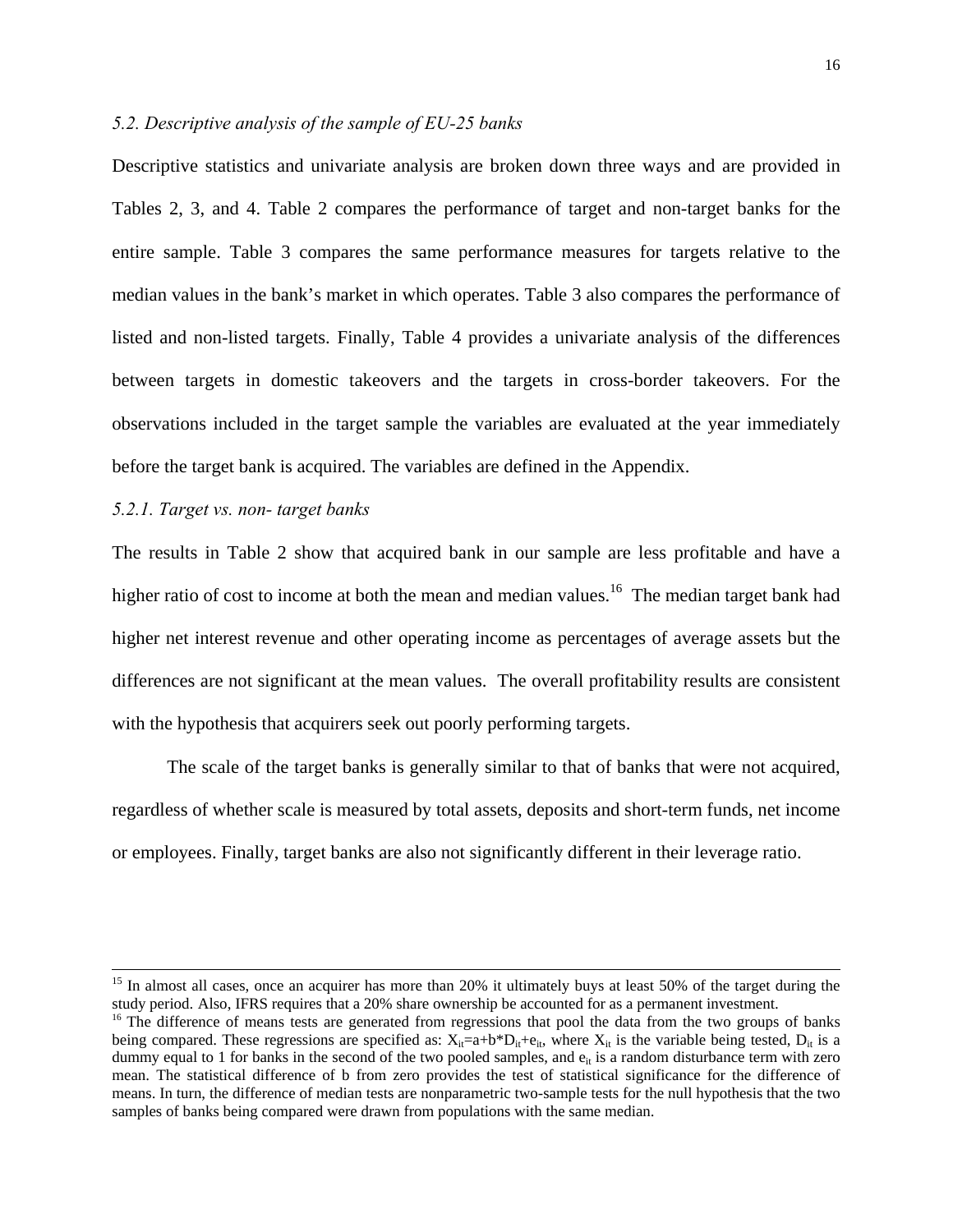#### *5.2.2. Target banks vs. national markets*

Table 3 shows means and medians of the financial ratios of the target banks relative to the median value of home market. The expense, revenue and profitability results in Table 3 for the sample as a whole are broadly consistent with those in Table 2. Targets have significantly higher cost to income ratios and other operating income to asset ratios (but not significantly different net interest revenue to average asset ratios). The net result is that targets have significantly lower profitability by all three measures (pre-tax operating income to assets, return on average assets and return on average equity). However, when the results are broken down by whether the target is listed on a stock exchange, the statistical significance appears to be entirely driven by banks that are not listed.<sup>17</sup> This finding is consistent with Campa and Hernando (2006) finding that although targets display on average a worse financial performance than their buyers, they do no significantly underperform with respect to the average bank of their national market.

Although the average target bank is similar in scale to the average bank in the EU in Table 2, Table 3 shows that target banks are typically larger along all four dimensions (total assets, deposits and short term funding, net income and total employees) than other banks in their country. The greater scale holds for all four of the scale variables, in terms of mean. The sole exception is that the mean scale in terms of net income of listed banks is not different from the mean scale of other banks in the target's home country.

Finally, results in terms of capitalization are not conclusive perhaps due to the small number of observations (see Table 3): the mean of the difference of the total capital ratio with respect to the country median is significantly positive while the median of this difference is significantly negative. This suggests that target banks tend to be less capitalized than their

 $\overline{a}$ 

<sup>&</sup>lt;sup>17</sup> There are 221 listed banks and 1121 non-listed banks in our EU-25 sample.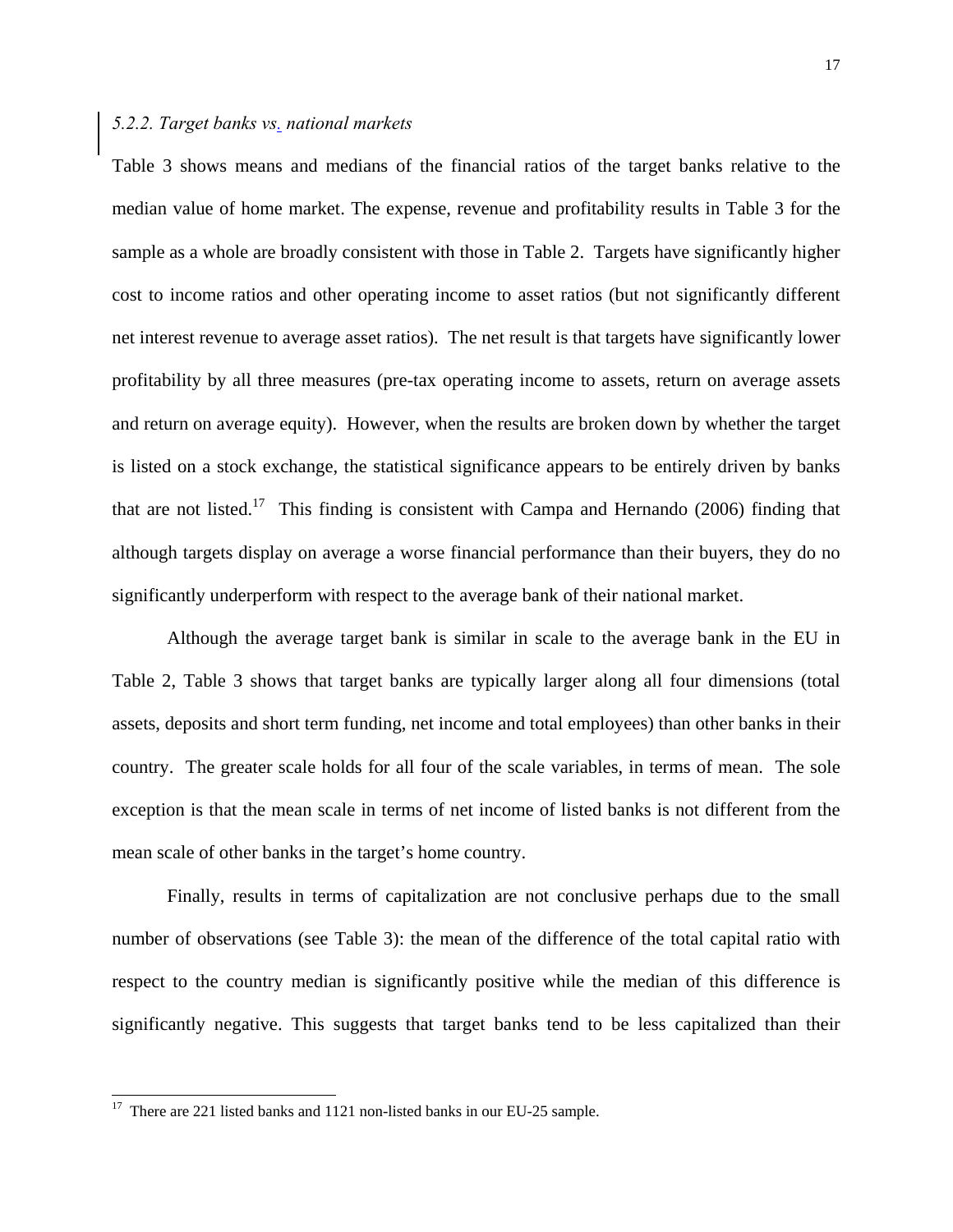country median but there are a few non-listed target banks with very high capital ratios that seem to determine the positive sign of the mean.

# *5.2.3. Domestic vs. cross-border deals*

Table 4 shows the comparison between means and medians for both types of target banks and the statistical significance of the differences in their ratios. Differences between domestic and crossborder targets are in almost all cases not statistically significant. The only exceptions are the medians of the other operating income and pre-tax operating income over average asset ratios which are significantly higher in the case of cross-border targets. These results suggest that, a priori, both types of target banks tend to share similar financial characteristics.

#### **6. Multivariate analysis: The probability of being acquired**

#### *6.1.1. Determinants of the likelihood of a bank being acquired*

The results of estimating the probability of being acquired in any takeover in the EU-25 presented in Table 5 are broadly consistent with the results found in Hannan and Pilloff (2007), and Pasiouras et al. (2007) with some exceptions.<sup>18</sup> Consistent with their results, the coefficient on the cost to income ratio is positive and statistically significant. These results suggest that acquirers prefer to acquire banks with expense cutting opportunities. The coefficients on net interest revenue and return on average equity are insignificant.

The coefficient on the equity to asset ratio is close to zero and is statistically insignificant in Table 5. In contrast, Hannan and Pilloff (2007), and Pasiouras et al. (2007) both found a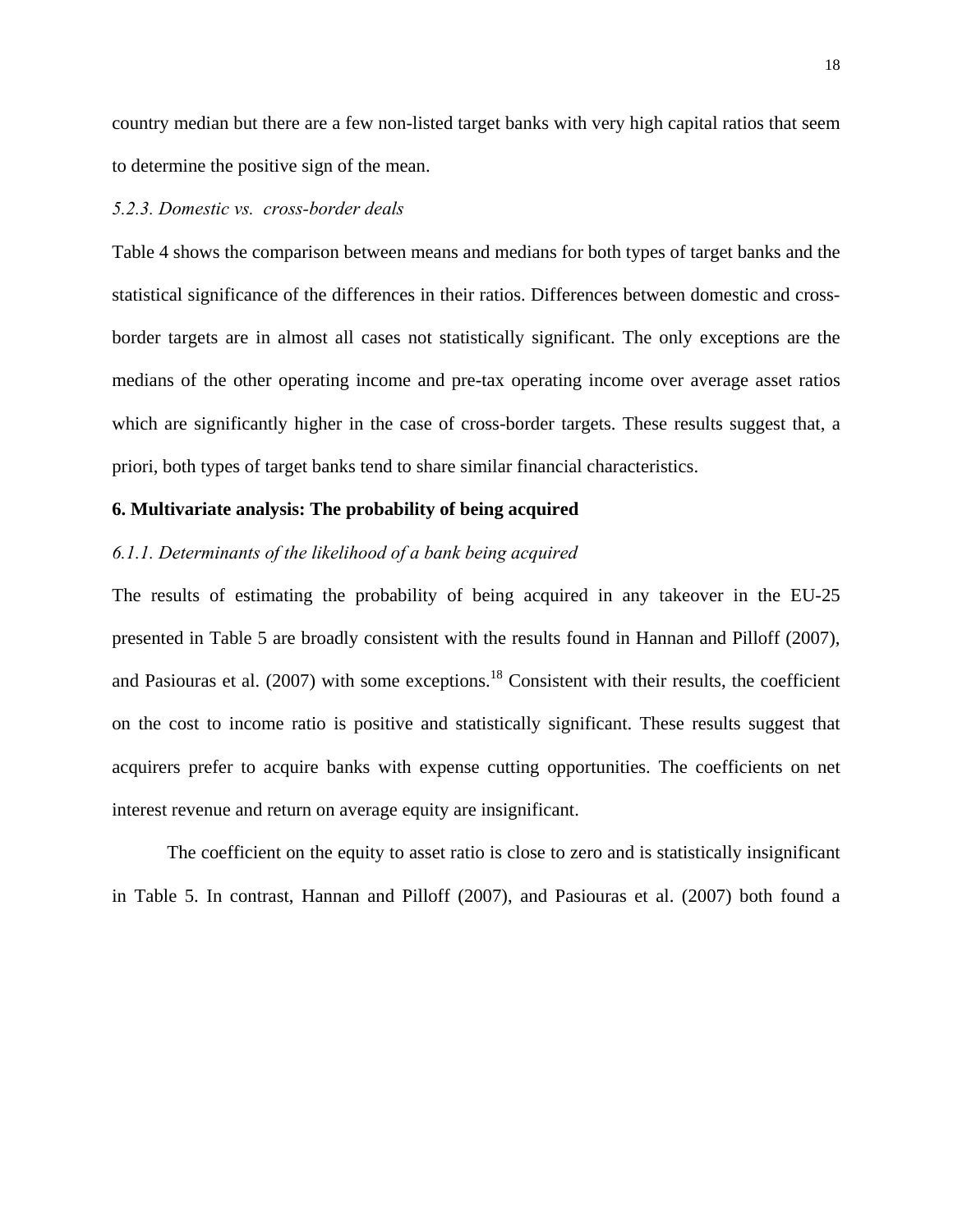negative coefficient on this variable. Probably the biggest inconsistency with the results typically obtained from U.S. data relate to growth. Hannan and Pilloff (2007) do not include a growth variable, but other studies that have done so tend to obtain a significantly positive coefficient. The annual total asset growth rate of the target's assets is insignificant in Table 5, but the GDP annual growth rate of the local economy is significantly negative. This result suggests that once we have controlled for bank-specific financial indicators, acquisitions are more likely in cyclical downturns. However, these results are broadly consistent with Pasiouras, et al.'s (2007) finding of a significantly negative coefficient on banks asset growth.

The results for size are consistent with Hannan and Pilloff (2007), Lanine and Vander Vennet (2007), and Pasiouras et al. (2007): Larger banks are more likely to be targets. We also use two proxies for market concentration, the five largest banks concentration ratio and the HHI. Differently from Pasiouras et al. (2007) but consistently with Hannan and Pilloff (2007), the market concentration variables are not statistically significant.

The coefficients on both whether the bank was listed and whether it was headquartered in a New Member State are significant. Banks that are listed in stock exchanges are more likely to be acquired, even after having controlled for size. Significantly positive coefficients are obtained for the dummy for New Member States reflecting the fact that bank acquisitions have been relatively frequent in these countries during the study period.

 $18$  Risk considerations have been found to play an important role in bank mergers in Benston et al. (1995) and Buch and DeLong (2008). We cannot replicate Buch and DeLong (2008) stock market based measures of risk as our sample is dominated by non-listed firms, so we follow Benston et al. (1995) in using accounting measures to proxy for the variability of accounting earnings, specifically the standard deviation of ROA or standard deviation of ROE measured over the prior four years. In order to estimate these risk measures using data from prior periods, this part of our analysis focuses on the years 2000 to 2004. We fail to find statistically significant differences between targets and non-acquired firms and between domestic and cross-border takeovers in any of our analysis.

As robustness checks, we also estimated the model with a variable that takes a value of 1 if the bank is independent, that is not owned by another firm (we use the Bankscope criteria for independence). This variable is not significant in any of the specifications and the results are qualitatively similar to those reported in the text.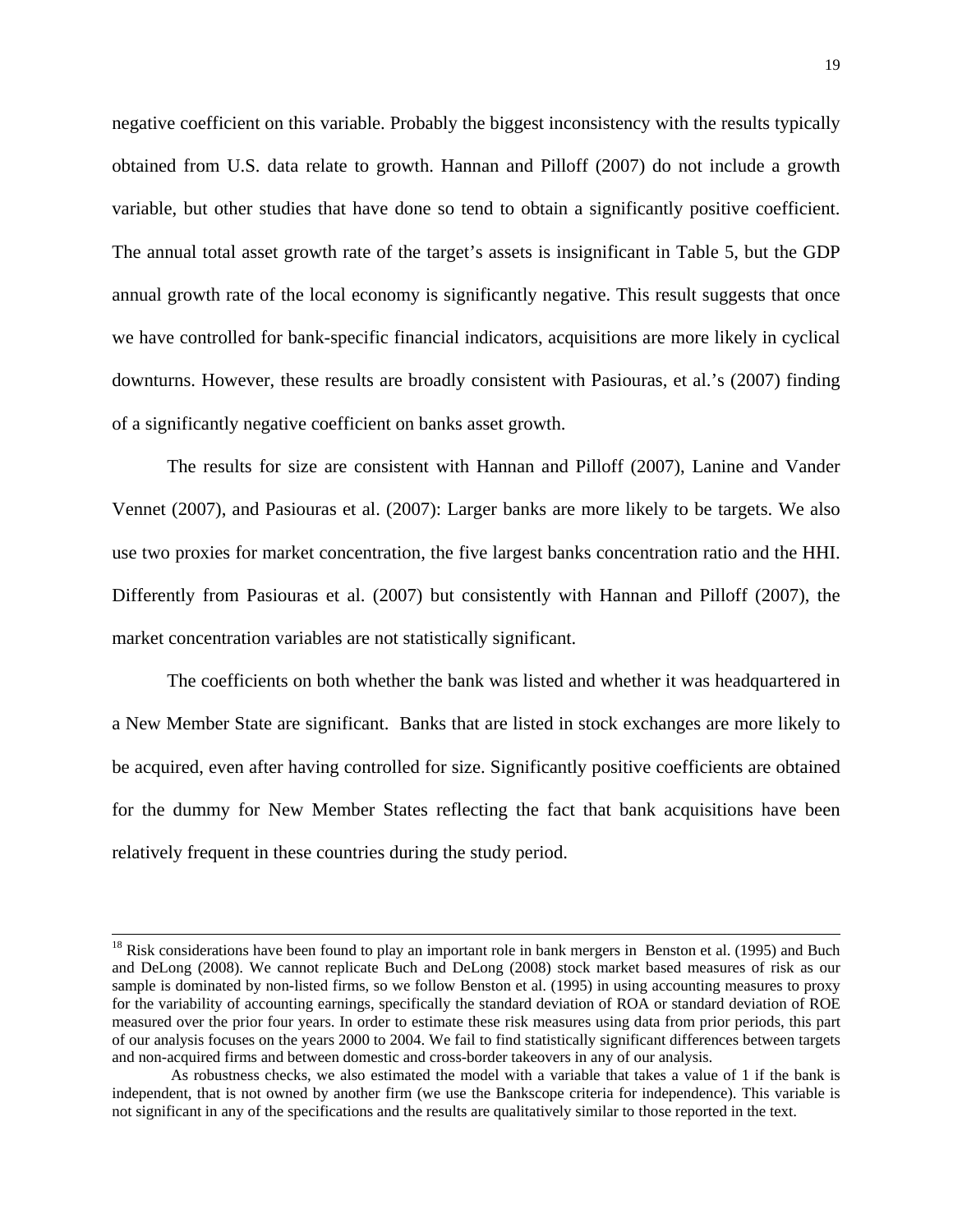*6.1.2. Determinants of the likelihood of a bank being acquired by a domestic or foreign EU bank*  Table 6 displays the results of the estimation of a multinomial logit model that allows for different effects of the explanatory variables on the likelihood of being acquired by banks in the same country and on the likelihood of being acquired by banks in a different country within the EU25. Overall, the pattern of the results for the explanatory variables related to the conditional probability of domestic acquisitions is similar to those reported in the previous paragraphs. However, there is one important difference: the concentration variables are both negative and statistically significant indicating that acquisitions by banks operating in the same country are less likely in more concentrated markets.

 Interestingly, the coefficients of the concentration variables are positive and statistically significant in explaining cross border acquisitions within the EU. Cross-border deals are less likely to increase concentration and, thus, raise competition concerns because a cross-border acquirer is likely to have little or no market share in the target's domestic market. Additionally, foreign banks may be attracted by the possibility of higher rents which might be obtained in more concentrated markets.

Figure 1 shows the marginal effects of an increase in bank cost efficiency and in market concentration on the probability of a bank being a target in a domestic and a cross border deal. While the probability of a bank being acquired in any given year is small, the coefficient estimates suggest that impact of some variables on the percentage change in the probability of being acquired can be substantial. For example, an increase in the five firm concentration ratio from 48% to 58% reduces (increases) the probability of a bank being target in a domestic (crossborder) deal from 1.6% to 1.3% (from 0.4% to 0.5%). These changes represent an approximate 20% decrease in the probability of a domestic acquisition and 20% increase in the probability of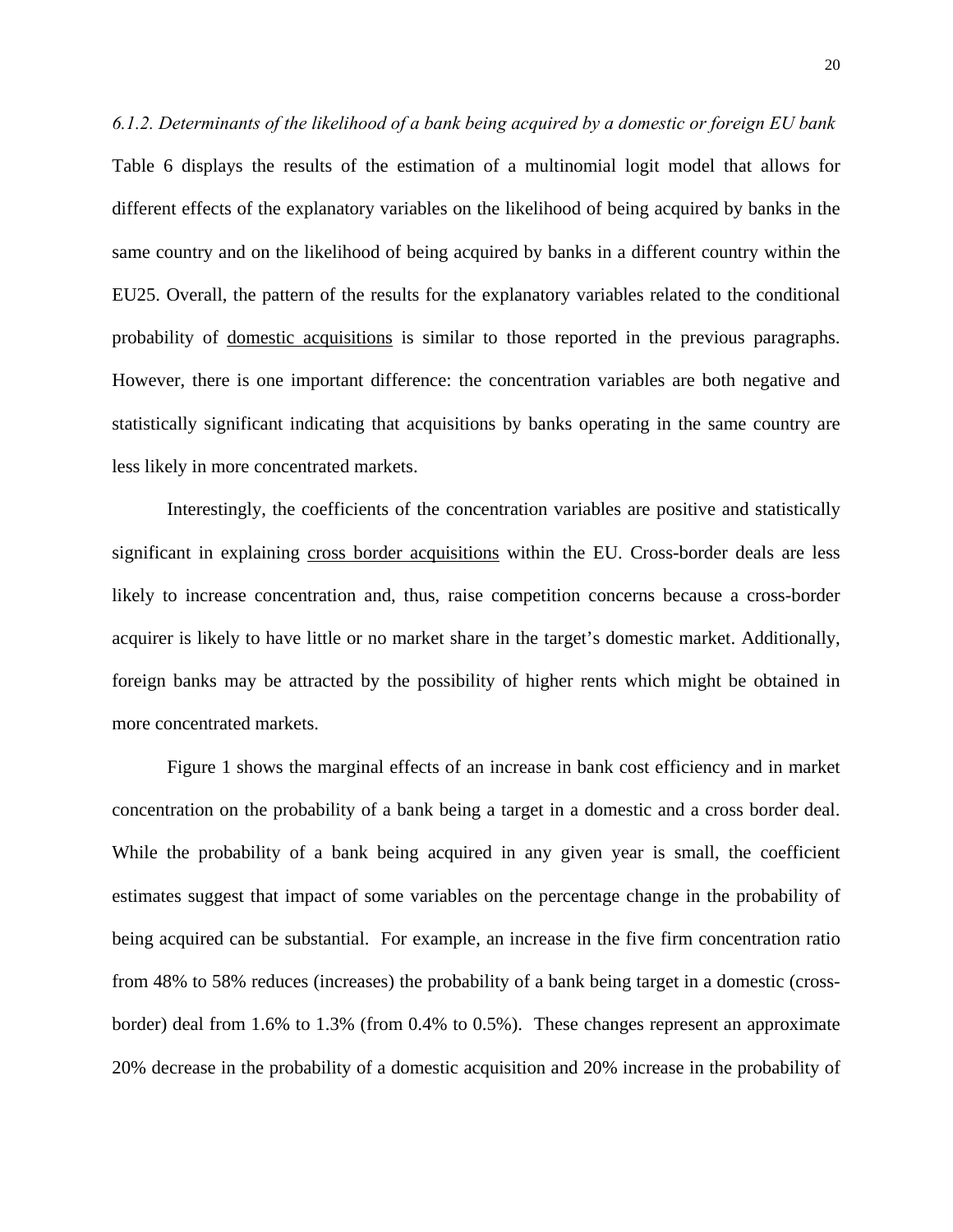a cross-border deal. An increase in the cost to income from 64% to 74% has a smaller impact, increasing the probability of a bank being a target of a domestic deal from 1.8% to 1.9%.

 Most of the variables explaining the probability of a cross-border takeover are statistically insignificant, including the cost to income ratio.<sup>19</sup> In addition to the significant positive coefficients on the concentration measures, the other significant coefficient is on stock exchange listing, This coefficient is positive suggesting that listed banks are more likely to be acquired, which may be explained by the greater information available on banks that are publicly traded.

 The differences of the coefficients of the domestic and cross border regressions are only statistically significant in the case of the proxies for market concentration and the dummy for New Member States.<sup>20</sup> The small number of cross-border transactions seems to explain the lack of significance of most coefficients in cross-border regression as well as most of the differences between coefficients in both regressions.

Table 7 displays the estimation of multinomial logit models where the bank-specific financial ratios have been replaced for the corresponding ratios defined with respect to the median ratio of the banks operating in the same country. The main differences with Table 6 are that the coefficient on the cost to income ratio becomes significantly positive and the coefficient on stock market listing becomes statistically insignificant in the case of the cross-border deals. Banks which are being acquired cross-border are less efficient than other banks in their country but are no more likely to be listed on a stock exchange.<sup>21</sup>

 $\overline{a}$ 

<sup>&</sup>lt;sup>19</sup> Nevertheless, the cost to income ratio is close to being significant. The p-values of its coefficient in columns 1 and 2 of Table 6 are 0.12 and 0.13, respectively.

<sup>&</sup>lt;sup>20</sup> The differences of the coefficients of the proxies for market concentration are significant at the 1% level. The difference of the coefficients of the New Member State is significant at the 10% level.

 $21$  Nevertheless, it has to be mentioned that the cost to income ratio was close to being significant in Table 6 (pvalues of 0.12 and 0.13) and that the stock listing dummy is close to being significant in the specifications reported in Table 7 (p-values of 0.15 and 0.12).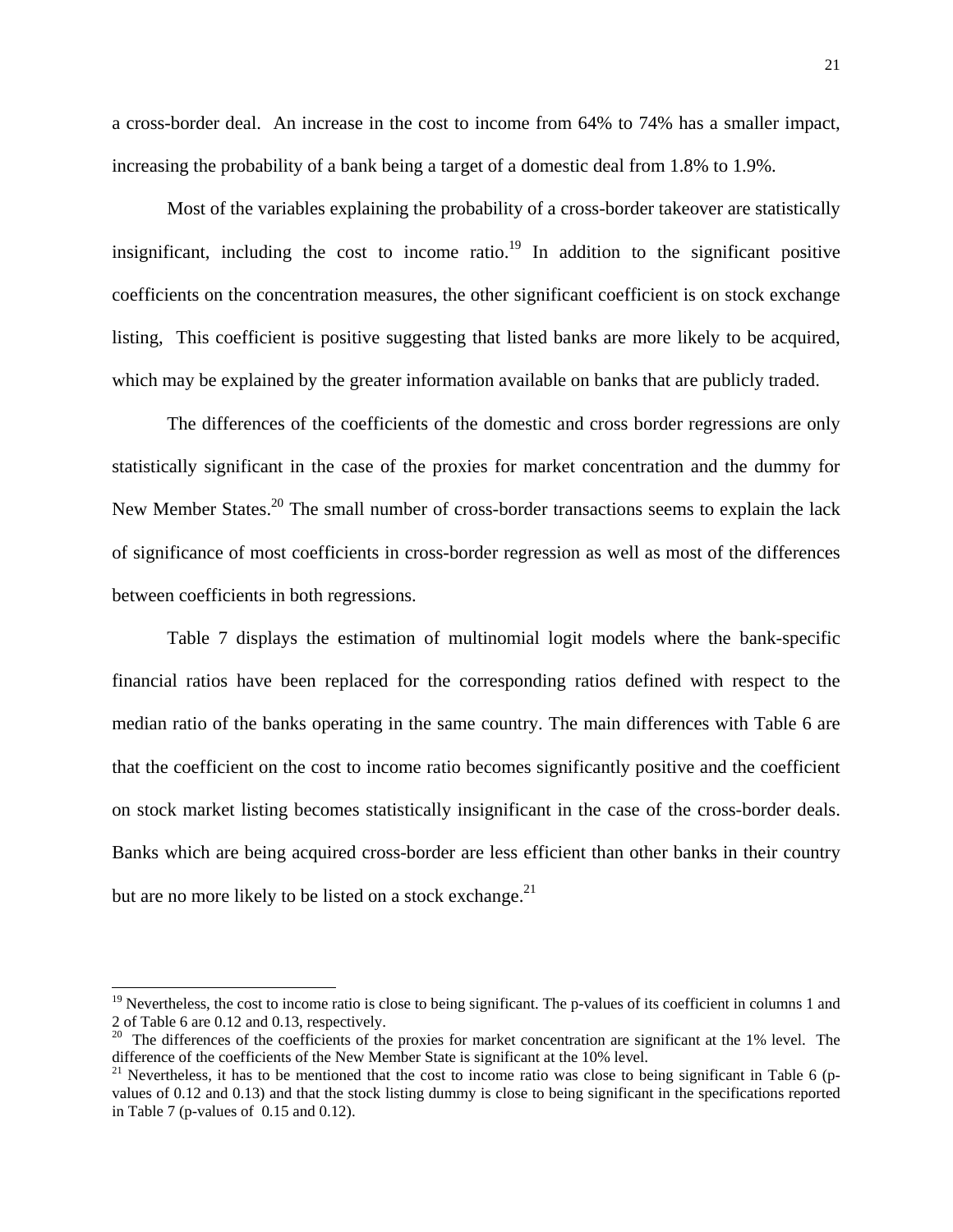#### **7. Conclusions**

There is considerable interest in bank consolidation within Europe, especially across member boundaries, but relatively little work has been done in this area. This paper adds to the growing literature on the determinants of which banks are acquired in two important ways. First, we analyze both within country and cross-border targets in the same model, allowing us to identify differences in the types of firms acquired in the two types of mergers. Second, we look at the entire EU-25 rather than a subset of EU countries. Our sample consists of 1342 private banks incorporated as joint stock companies under majority European shareholding. This sample contains both listed and non-listed banking firms, while most of the M&A research focuses on listed banks. The sample includes 157 deals in which both the acquirer and the target where banks, of which 39 were cross-border. Our definition of change in control is consistent not only with the minimum threshold for authorization by the prudential supervisors of the host country established in the EU Directive but also with the typical pattern of staggered shareholding acquisitions of banks in the EU. The deals were announced between 1997 and 2004.

The findings of this paper are broadly in line with those of the academic literature on the subject including Hannan and Pilloff (2007), Lanine and Vander Vennet (2007), and Pasiouras et al. (2007). More precisely, the major conclusions of this paper are as follows:

o Although theory suggests that performance may be less important in determining European targets than U.S. targets, our results suggest poorly managed EU-25 banks (high cost to income) are more likely to be acquired by other banks in the same country. This result supports the hypothesis that efficiency gains are more likely to be achievable if the target bank is underperforming. However, this result does not hold for listed banks.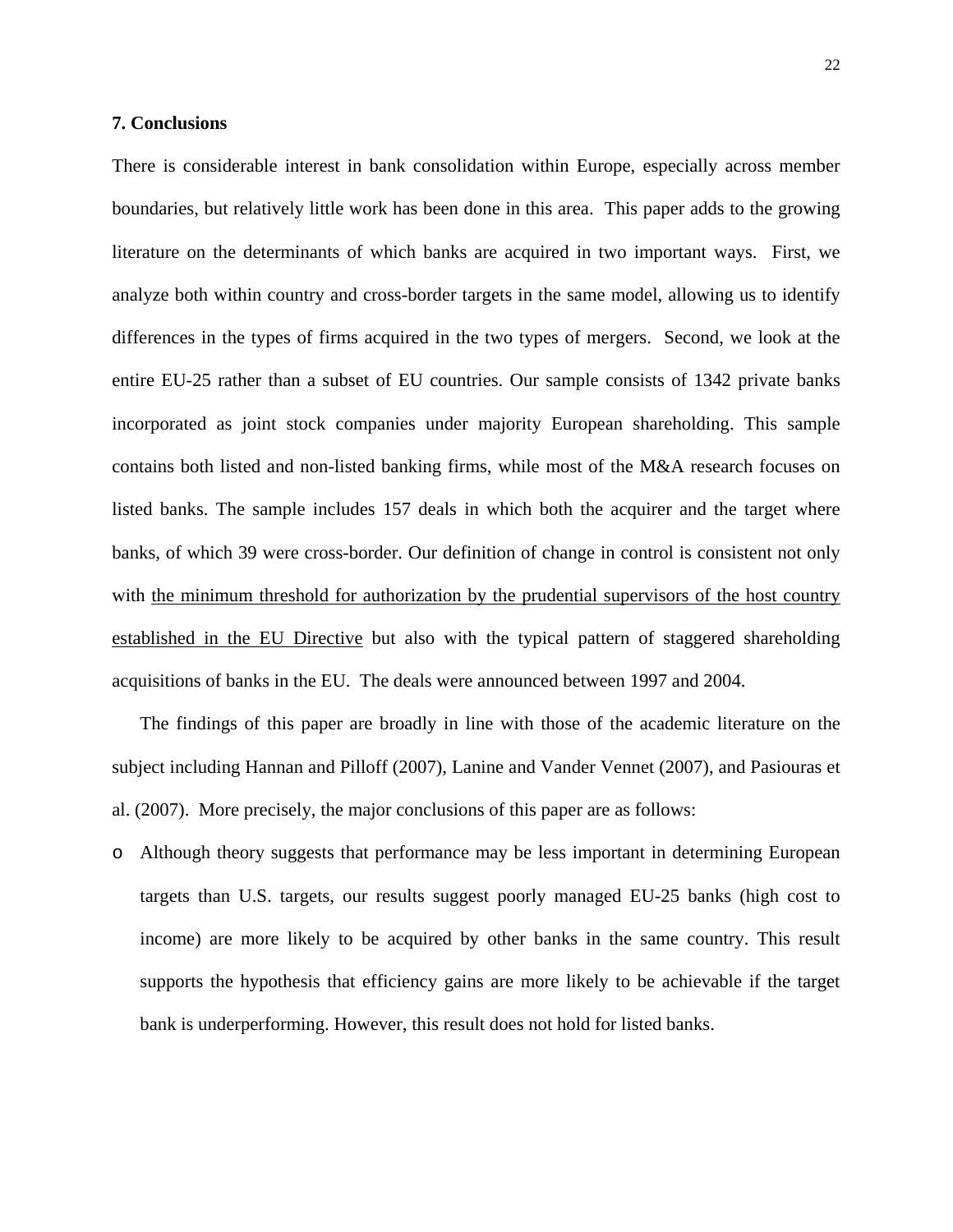- o Larger banks are more likely to be acquired by other banks in the same country. This finding seems to reflect that the acquisition of large banks is more beneficial in terms of achieving product diversification and penetration in new market segments. This may also suggest that the supervisory authorities like to create national champions in the banking industry.
- o Domestic acquisitions have been more likely in the New Member States reflecting the intense privatization process in these countries.
- o Domestic and cross-border takeovers appear to differ in the area of market concentration. Domestic takeovers are less likely in more concentrated markets but cross-border takeovers are more likely. This seems to indicate that outside banks within the EU are attracted by high rents, which might be obtained in more concentrated markets, without these deals having an impact on market concentration and been challenged by the national authorities.
- o Our results on the impact of efficiency on the probability of being acquired by a foreign bank are mixed. Our regression results using the levels of efficiency suggest that inefficient and less profitable banks are not more likely to be targets in cross border deals. However, efficiency is statistically significant when measured relative to the median of the market.

#### **Acknowledgement**

 The authors are grateful to the participants in the seminars organized by the Federal Reserve Bank of Atlanta (October, 2007), Bank of Spain (April, 2008), and University of North Dakota (September 2008) and the participants in the XV Foro de Finanzas (Palma de Mallorca, October, 2007); Finlawmetrics Conference (Bocconi University, Milan, June 2008); INFINITY Conference on International Finance (Trinity College, Dublin, June 2008) and the European Financial Management Association Meeting (Athens, June 2008) as well as George Benston,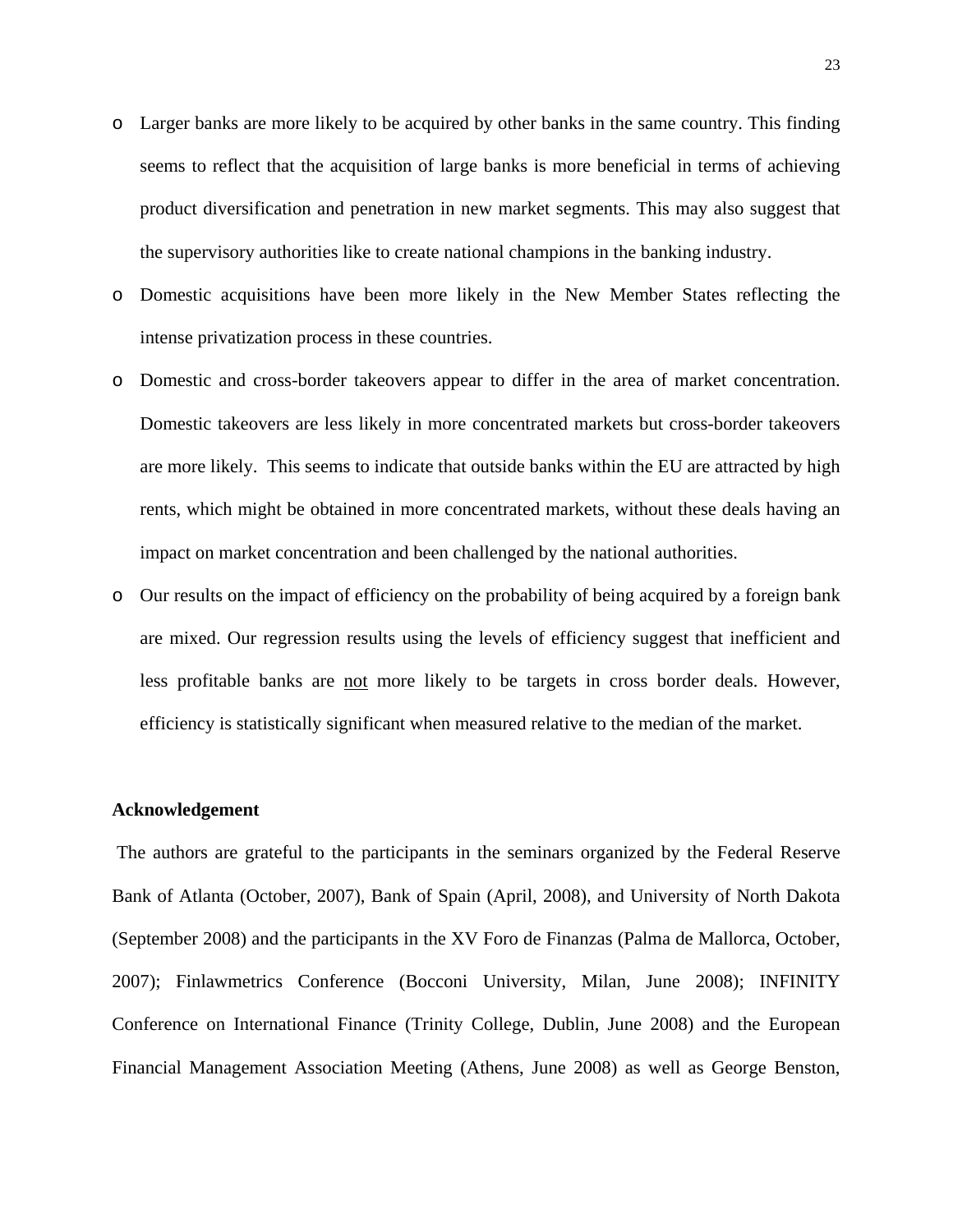Roberto Blanco, Ricardo Gimeno, Javier Suárez and an anonymous referee. Any errors are our

own. The views expressed here are those of the authors and do not necessarily reflect those of the

Banco de España, the Federal Reserve Bank of Atlanta or the Federal Reserve System.

#### **References**

- Akhigbe, A., Madura, J., Whyte, A. M., 2004. Partial anticipation and the gains to bank merger targets. Journal of Financial Services Research 26, 55-71.
- Allen, F., Bartiloro, L., Kowalewski, O., 2005. The financial system of the EU 25. mimeo.
- Amel, D. F., Rhoades, S. A., 1989. Empirical evidence on the motives for bank mergers. Eastern Economic Journal 15, 17-27.
- Ashton, J. K., Khac, P., 2008. Efficiency and Price Effects of Horizontal Bank Mergers. mimeo.
- Beitel, P., Schiereck, D., Wahrenburg, M., 2004. Explaining M&A success in European banks. European Financial Management 10, 109-139.
- Benston, G. J., Hunter, W. C., Wall, L. D., 1995. Motivations for bank mergers and acquisitions: Enhancing the deposit insurance put option versus earnings diversification. Journal of Money, Credit and Banking 27, 777-788.
- Buch, C., DeLong, G., 2003. Determinants of cross-border mergers in Europe: Is Europe different? In: Herrmann, H., Lipsey, R. (Eds.), Foreign direct investment in the real and financial sector of industrial countries. Springer: Heidelberg and New York.
- Buch, C., DeLong, G., 2008. Do weak supervisory systems encourage bank risk-taking? Journal of Financial Stability 4, 23-39.
- Cabral, I., Dierick, F., Vesala, J., 2002. Banking Integration in the euro area. ECB Occasional Paper No. 6.
- Campa. J. M., Hernando, I., 2006. M&As performance in the European financial industry. Journal of Banking and Finance 30, 3367-3392.
- Carbó-Valverde, S., Humphrey, D., López del Paso, R., 2007. Do cross-country differences in bank efficiency support a policy of "national champions? Journal of Banking and Finance 31, 2173-2188.
- Cheng, D., Gup. B., Wall, L., 1989. Financial determinants of bank takeovers. Journal of Money, Credit, and Banking 21, 524-536.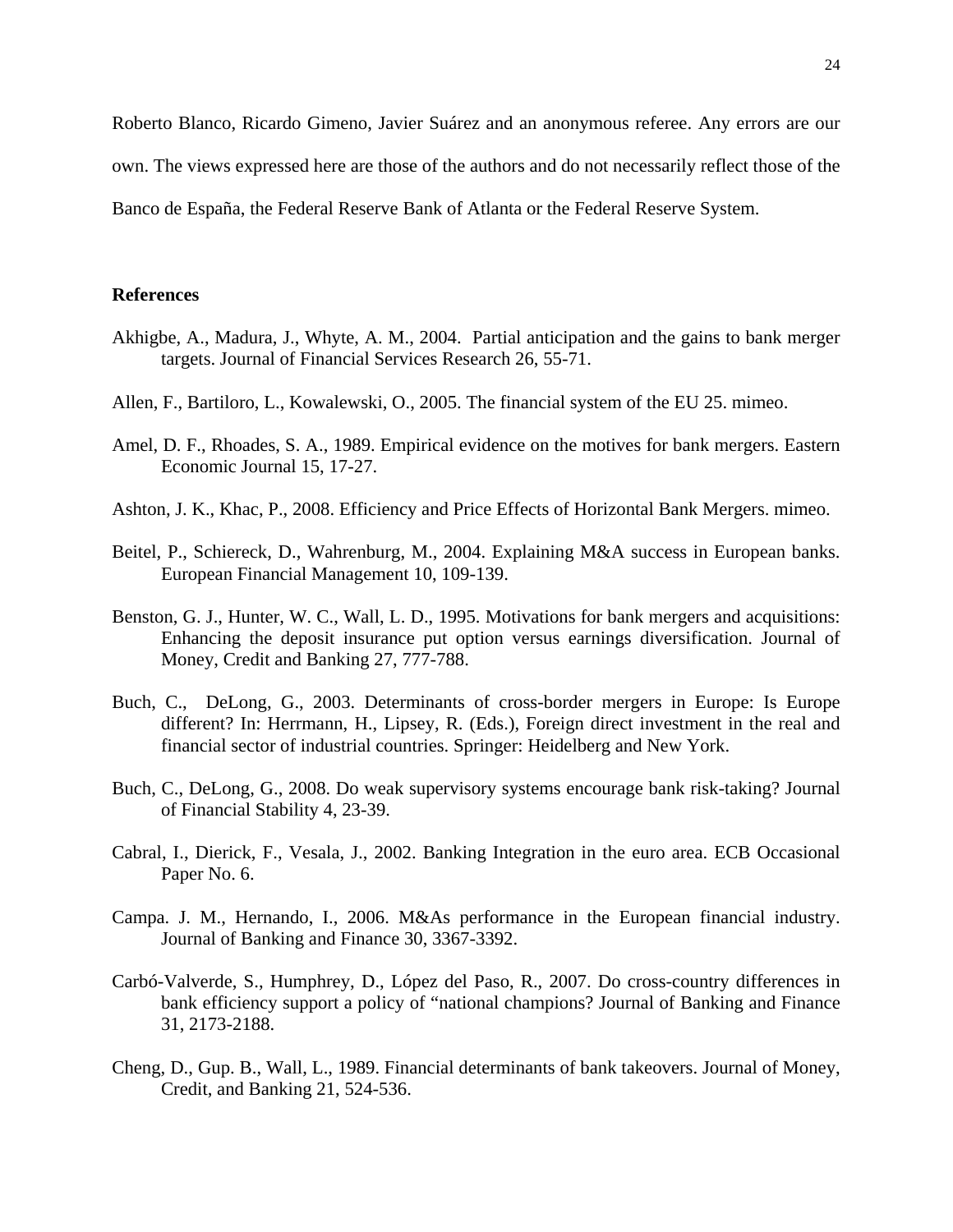- Cybo-Ottone, A., Murgia, M., 2000. Mergers and shareholder wealth in European banking. Journal of Banking and Finance 24, 831-859.
- Dermine, J., 2003. European banking: past, present and future. In: Gaspar, V., Hartmann, P., Sleijpen, O. (Eds.), The transformation of the European financial system. Proceedings of the 2nd ECB Central Banking Conference. ECB: Frankfurt.
- European Central Bank, 2006. EU Banking Structures Report October 2006. European Central Bank: Frankfurt.
- European Commission, 2005. Cross-border consolidation in the EU financial sector. SEC (2005) 1398. European Commission: Brussels.
- Faruqee, H., 2007. Financial Integration: Key Concepts, Benefits, and Risks. In: Decressin, J., Faruqee, H., Fonteyne, W. (Eds.), Integrating Europe's Financial Markets. International Monetary Fund: Washington, DC.
- Garcia, G. G. H., 2007. Inter-state banking in the EU and the US: Similarities, differences and policy lessons. mimeo.
- Hadlock, C., Houston, J., Ryngaert, M., 1999. The role of managerial incentives in bank acquisitions. Journal of Banking and Finance 23, 221-249.
- Hagendorff, J., Collins, M., Keasey, K., 2008. Investor protection and the value effects of bank merger announcements in Europe and the US. Journal of Banking and Finance 32, 1333- 1348.
- Hannan, T., Pilloff, S., 2007. Acquisition targets and motives in the banking industry. Board of Governors of the Federal Reserve System. Unpublished working paper.
- Hannan, T., Rhoades, S. A., 1987. Acquisition targets and motives: The case of the banking industry. The Review of Economics and Statistics 69, 67-74.
- Knapp, M., Gart, A., Chaudhry, M., 2006. The impact of mean reversion of bank profitability on post-merger performance in the banking industry. Journal of Banking and Finance 30, 3503-3517.
- Koetter, M., Bos, J.W.B., Heid, F., Kolari, J.W., Kool, C.J.M., Porath, D., 2007. Accounting for distress in bank mergers. Journal of Banking and Finance 31, 3200-3217.
- Lanine, G., Vander Vennet, R., 2007. Microeconomic determinants of acquisitions of Eastern European banks by Western European banks. Economics of Transition 15, 285-308.
- Molyneux, P., 2003. Determinants of cross-border mergers in European banking. In: Herrmann, H., Lipsey, R. (Eds.), Foreign direct investment in the real and financial sector of industrial countries. Springer: Heidelberg and New York.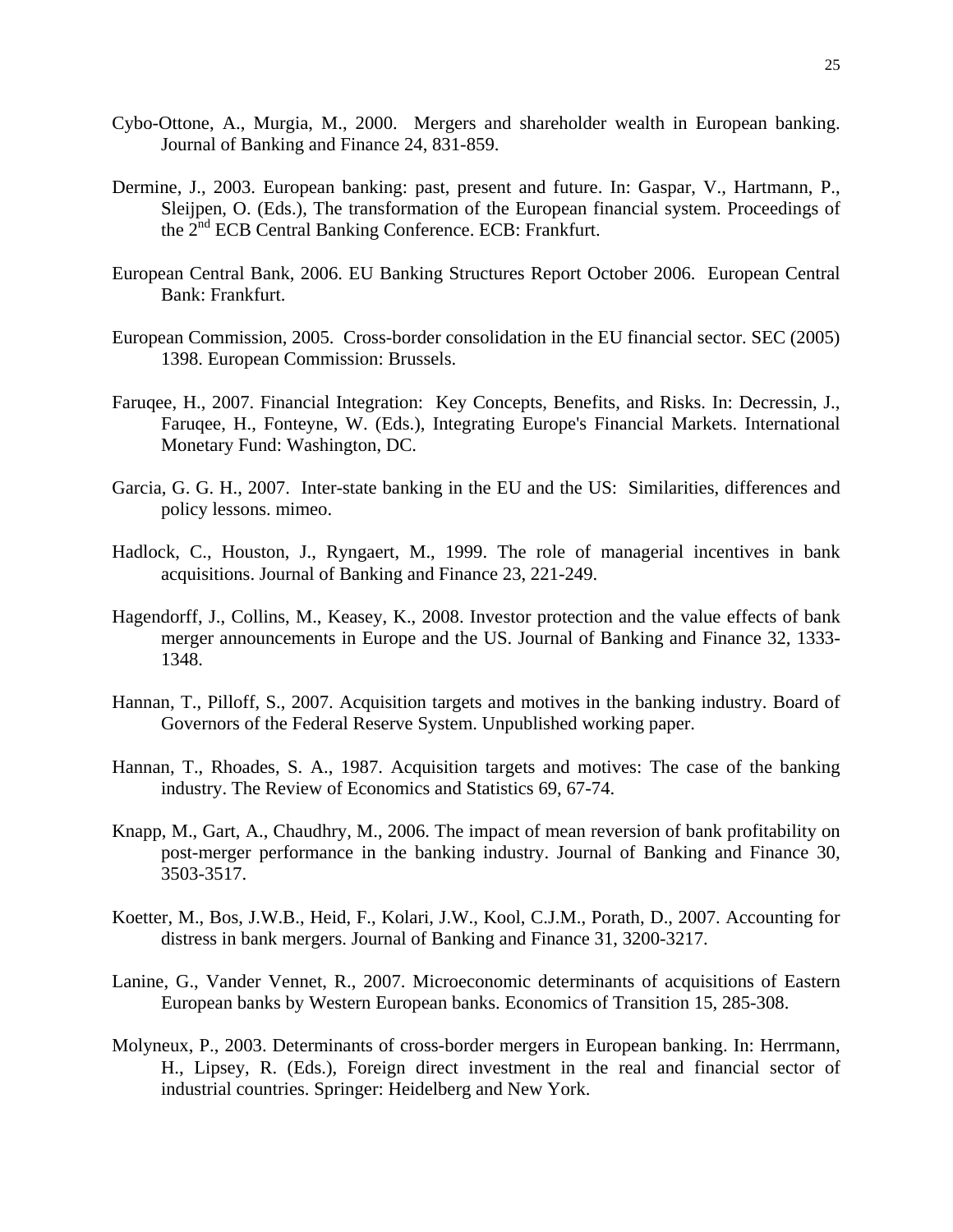- Moore, R., 1996. Banking's merger fervor: Survival of the fittest? Federal Reserve Bank of Dallas Financial Industry Studies, December, 9-15.
- Moore, R., 1997. Bank acquisition determinants: Implications for small business credit. Federal Reserve Bank of Dallas Working Paper 9702.
- Pasiouras, F., Tanna S., Gaganis, C., 2007. What drives acquisitions in the EU banking industry? The role of bank regulation and supervision framework, bank specific and market specific factors. Coventry University, Economics, Finance and Accounting Applied Research Working Paper Series No. 2007-3.
- Vander Vennet, R., 2003. Cross-border mergers in European banking and bank efficiency. In: Herrmann, H., Lipsey, R. (Eds.), Foreign direct investment in the real and financial sector of industrial countries. Springer: Heidelberg and New York.
- Wheelock, D., Wilson, P., 2000. Why do banks disappear? The determinants of U.S. bank failures and acquisitions. The Review of Economics and Statistics 82, 127-138.

## **Annex**:

## *Capital Adequacy Ratio*

This ratio is the total capital adequacy ratio under the Basle rules. It measures Tier  $1 +$  Tier  $2$ capital which includes subordinated debt, hybrid capital, loan loss reserves and the valuation reserves as a percentage of risk weighted assets and off balance sheet risks.

#### *Equity / Total Assets*

Is the ratio of total equity to assets, sometimes called the leverage ratio.

# *Return on Average Assets (ROAA)*

Net income divided by average assets. Average assets are the arithmetic mean of the value at the end of year t and t-1. In order not to lose information, when figures are available for one year only, ratios implying average figures are nevertheless calculated using the values of the only available year.

# *Return on Average Equity (ROAE)*

Net income divided by average owners equity where average equity is the arithmetic mean of the value at the end of year t and t-1. In order not to lose information, when figures are available for one year only, ratios implying average figures are nevertheless calculated using the values of the only available year.

# *Cost to Income Ratio*

Overhead expense as a percentage of the sum of net interest revenue and other operating income.

# *Net Interest Margin*

This ratio is the net interest income expressed as a percentage of earning assets.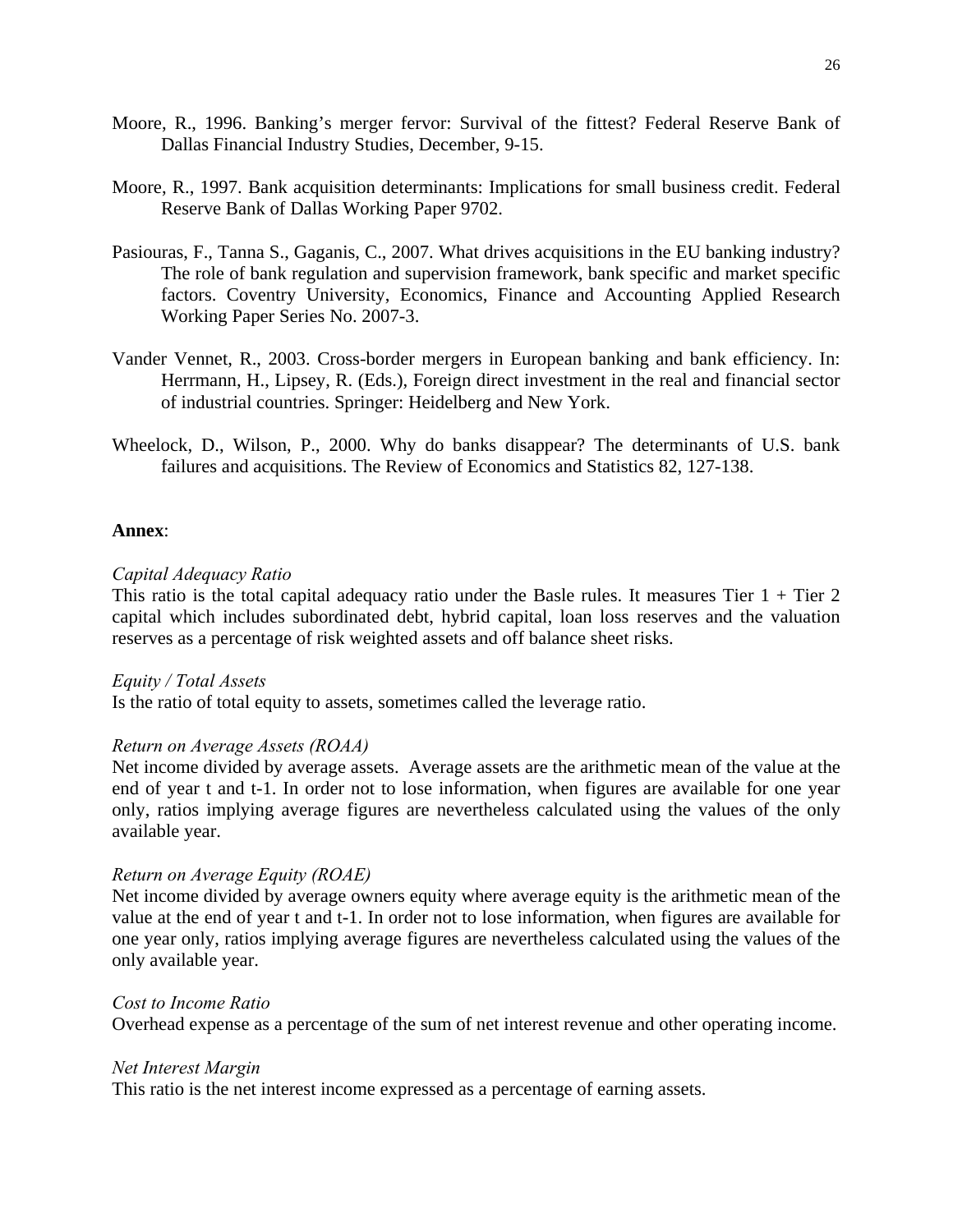# *Net Interest Income / Average Assets*

This ratio indicated the same but expressed as a percentage of the total balance sheet.

# *Other Operating Income / Average Assets*

Other, or non-interest, operating income divided by average assets, where average assets are defined similar to average assets for ROAA.

## *Pre-Tax Operating Income / Average Assets*

Pre-tax operating income divided by average assets, where average assets are defined similar to average assets for ROAA.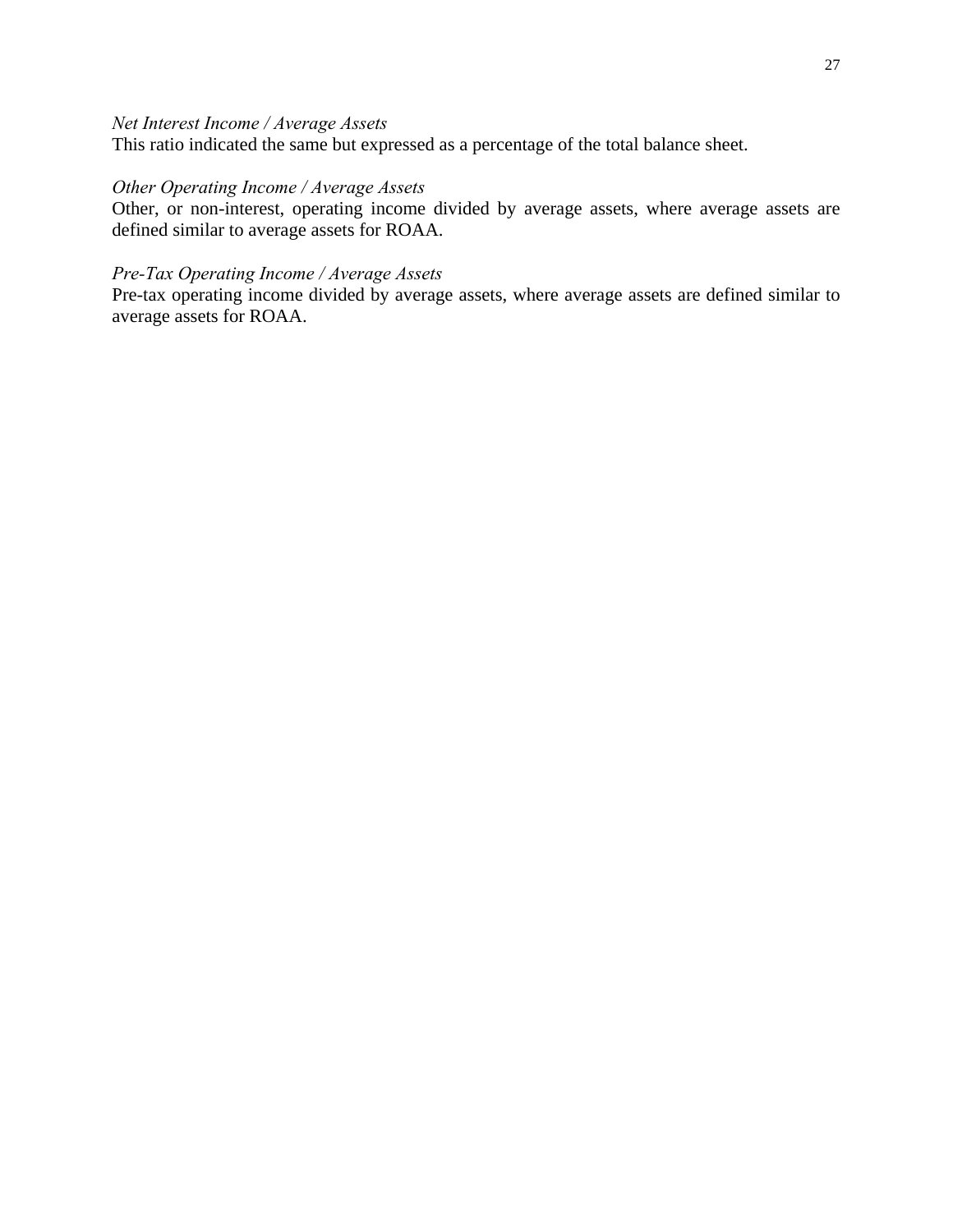

#### PROBABILITY OF A BANK ACQUISTION. INFLUENCE OF THE COST TO INCOME RATIO AND OF THE C5 CONCENTRATION RATIO (a)

a. Probabilities computed for model [1] in table 6. A representative bank has been considered to be a commercial nonlisted one, located in a EU-15 country, with the continuous variables evaluated at their sample means.

FIGURE 1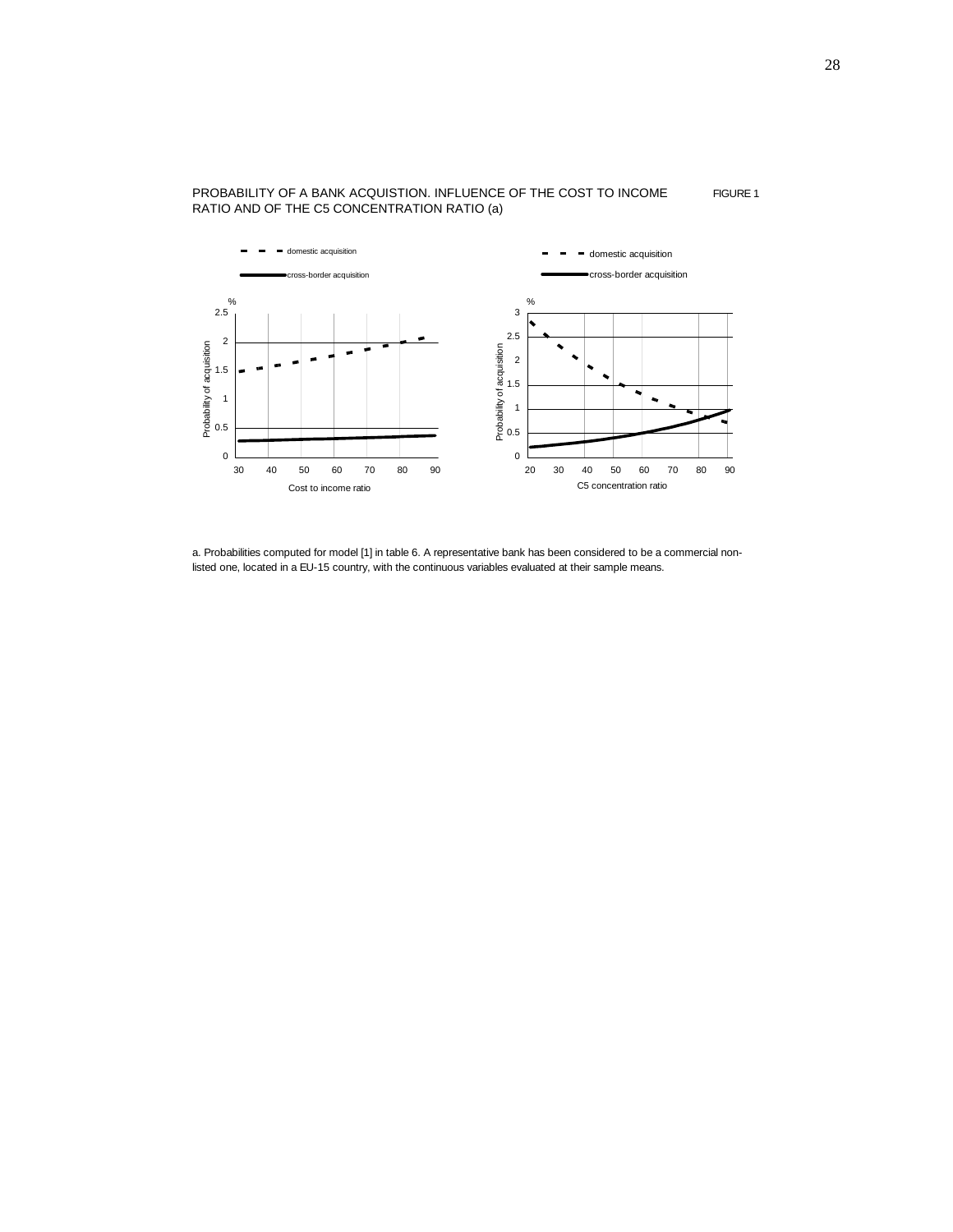|                                   |                      |                   | Total number   |
|-----------------------------------|----------------------|-------------------|----------------|
|                                   | Number acquired in a |                   |                |
|                                   | domestic deal        | cross-border deal | in the sample  |
| Home country of bank              |                      |                   |                |
|                                   |                      |                   |                |
| Austria                           | $\boldsymbol{0}$     | $\overline{2}$    | 49             |
| Belgium                           | $\overline{4}$       | $\overline{2}$    | 58             |
| Cyprus                            | $\overline{0}$       | $\boldsymbol{0}$  | 6              |
| Czech Republic                    | 1                    | 1                 | 15             |
| Denmark                           | $\overline{2}$       | $\overline{4}$    | 64             |
| Estonia                           | 1                    | $\boldsymbol{0}$  | $\overline{2}$ |
| Finland                           | $\overline{0}$       | $\overline{c}$    | 14             |
| France                            | 14                   | 5                 | 183            |
| Germany                           | 17                   | $\overline{4}$    | 207            |
| Greece                            | 8                    | 1                 | 20             |
| Hungary                           | $\overline{4}$       | $\mathbf{1}$      | 21             |
| Ireland                           | $\overline{0}$       | $\overline{2}$    | 36             |
| Italy                             | 39                   | 1                 | 183            |
| Latvia                            | $\boldsymbol{0}$     | $\mathbf{1}$      | $\mathbf{1}$   |
| Lithuania                         | $\boldsymbol{0}$     | $\boldsymbol{0}$  | 1              |
| Luxembourg                        | $\overline{2}$       | $\overline{c}$    | 91             |
| Netherlands                       | $\boldsymbol{0}$     | $\overline{3}$    | 49             |
| Poland                            | 5                    | $\mathbf{1}$      | 38             |
| Portugal                          | $\overline{2}$       | $\overline{2}$    | 26             |
| Slovakia                          | $\boldsymbol{0}$     | $\boldsymbol{0}$  | 5              |
| Slovenia                          | 1                    | $\overline{0}$    | 14             |
| Spain                             | 10                   | $\overline{4}$    | 55             |
| Sweden                            | $\mathbf{1}$         | $\boldsymbol{0}$  | 39             |
| <b>United Kingdom</b>             | $\overline{7}$       | $\mathbf{1}$      | 165            |
| Total                             | 118                  | 39                | 1342           |
| Breakdown by year of announcement |                      |                   |                |
| 1997                              | 15                   | 5                 |                |
| 1998                              | 25                   | 5                 |                |

# **Table 1. Number of banks in the sample by country and year**

Sources: Thomson One Banker and Bureau van Dijk Bankscope

1999 20 8 2000 18 6 2001 13 5 2002 8 2 2003 10 3 2004 9 5 Total 118 39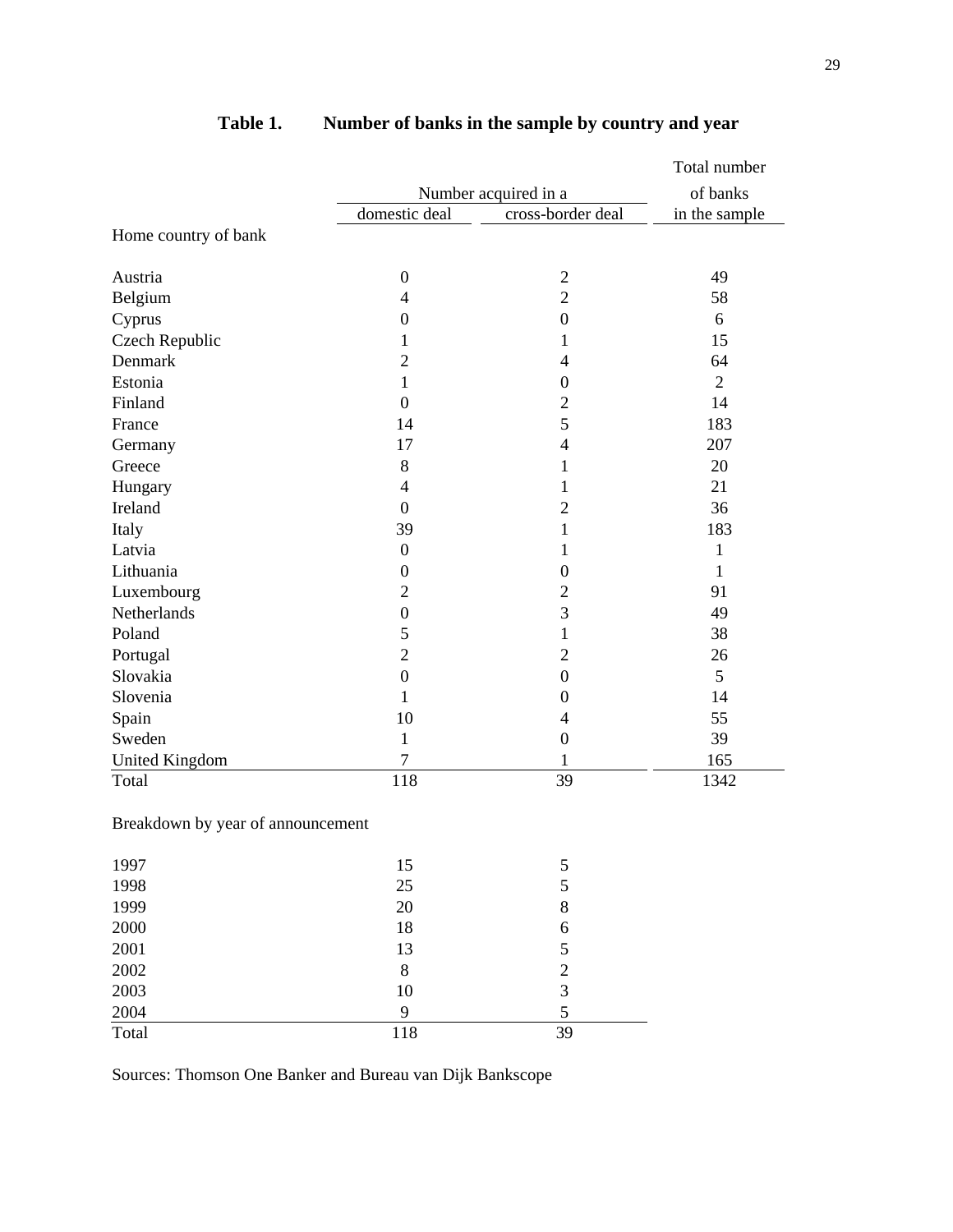|                                             | Sample of banks that<br>were acquired <sup>a</sup> |         | Sample of banks that<br>were not acquired |         | Test on<br>Means <sup>b</sup> | Test on<br>Medians <sup>c</sup> |
|---------------------------------------------|----------------------------------------------------|---------|-------------------------------------------|---------|-------------------------------|---------------------------------|
|                                             | Mean                                               | Median  | Mean                                      | Median  | $(p-value)$                   | (p-value)                       |
| <i>Ex-ante characteristics</i>              |                                                    |         |                                           |         |                               |                                 |
| Return on Average Assets (ROAA) %           | 0.18                                               | 0.38    | 0.68                                      | 0.50    | 0.09                          | ∗<br>$0.07*$                    |
| Return on Average Equity (ROAE) %           | 3.61                                               | 5.95    | 9.09                                      | 8.44    | 0.02                          | $0.01***$<br>$\ast\ast$         |
| Cost to Income Ratio %                      | 79.42                                              | 74.25   | 67.41                                     | 64.87   | $0.00$ ***                    | $0.00***$                       |
| Net Interest Revenue / Average Assets %     | 2.50                                               | 2.42    | 2.44                                      | 1.94    | 0.76                          | $0.00***$                       |
| Other Operating Income / Average Assets %   | 1.96                                               | 1.46    | 2.03                                      | 1.02    | 0.89                          | $0.00***$                       |
| Pre-Tax Operating Income / Average Assets % | 0.17                                               | 0.63    | 0.76                                      | 0.70    | 0.14                          | 0.56                            |
| Total Assets (thousand USD)                 | 21200.00                                           | 1644.80 | 21100.00                                  | 1163.74 | 0.99                          | 0.16                            |
| Deposits $& Short term funding (thousand)$  |                                                    |         |                                           |         |                               |                                 |
| USD)                                        | 17900.00                                           | 1460.58 | 15800.00                                  | 890.59  | 0.74                          | $0.07*$                         |
| Number of Employees                         | 4473.28                                            | 568.00  | 4195.14                                   | 192.00  | 0.88                          | $0.01***$                       |
| Net Income (thousand USD)                   | 117.10                                             | 9.94    | 139.21                                    | 6.23    | 0.73                          | 0.24                            |
| Equity / Total Assets %                     | 9.59                                               | 7.26    | 10.43                                     | 6.31    | 0.50                          | 0.16                            |
| Total Capital Ratio %                       | 14.80                                              | 11.15   | 16.58                                     | 12.30   | 0.45                          | $0.03**$                        |

**Table 2. Summary statistics of banks that were acquired versus those of banks that were not acquired** 

\*\*\*/\*\*/\* denote significance at the 10%/5%/1% level.

<sup>a</sup> Statistics for the sample of banks that were acquired correspond to the year before the acquisition.

<sup>b</sup> The difference of means tests are generated from regressions that pool the data from the two groups of banks being compared. These regressions are specified as:  $X_{it}=a+b*D_{it}+e_{it}$ , where  $X_{it}$  is the variable being tested,  $D_{it}$  is a dummy equal to 1 for banks that were acquired.

<sup>c</sup> The difference of median tests are non-parametric two-sample tests for the null hypothesis that the two samples of banks being compared were drawn from populations with the same median.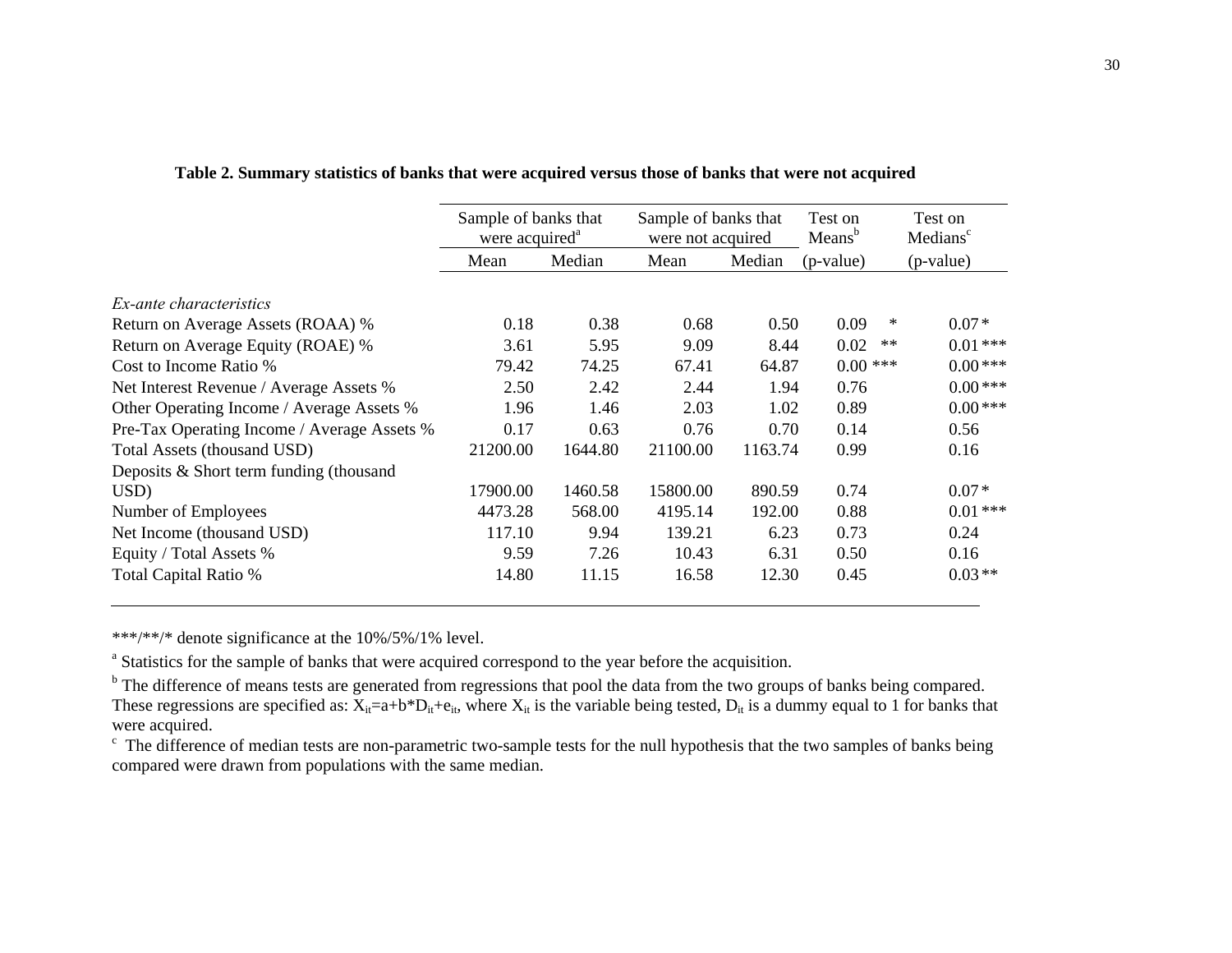|                                                  | All target banks |        |             |        | Listed target banks | Non-listed target banks |             |              |             |
|--------------------------------------------------|------------------|--------|-------------|--------|---------------------|-------------------------|-------------|--------------|-------------|
|                                                  | Mean             |        | Median      |        | Mean                | Median                  | Mean        |              | Median      |
| $Ex$ -ante characteristics <sup><i>a,b</i></sup> |                  |        |             |        |                     |                         |             |              |             |
| Return on Average Assets (ROAA) %                | $-0.34$          | $\ast$ | $-0.09$ *** |        | $-0.669$            | $-0.04$                 |             | $-0.22$<br>∗ | $-0.14***$  |
| Return on Average Equity (ROAE) %                | $-4.44$ ***      |        | $-1.29$     | $\ast$ | $-2.072$            | 0.60                    |             | $-5.33***$   | $-3.04$ **  |
| Cost to Income Ratio %                           | $10.55***$       |        | $6.90$ **   |        | 2.776               | $-0.25$                 |             | $13.30***$   | $7.94***$   |
| Net Interest Revenue / Average Assets %          | $-0.01$          |        | 0.00        |        | 0.022               | 0.15                    | $-0.03$     |              | 0.00        |
| Other Operating Income / Average Assets %        | $0.65***$        |        | 0.06        |        | 0.269               | 0.05                    |             | $0.79***$    | 0.08        |
| Pre-Tax Operating Income / Average Assets %      | $-0.60$          | $\ast$ | $-0.16$     | $\ast$ | $-0.419$            | 0.06                    |             | $-0.71$ **   | $-0.41$ *** |
| Total Assets (USD millions)                      | 19500.00***      |        | 151.49      |        | 31500.00 **         | 1839.27***              | 15100.00*** |              | $-39.73$    |
| Deposits $& Short term funding (USD millions)$   | 16600.00***      |        | 759.28      | **     | 24700.00 **         | 1519.31***              | 12100.00 ** |              | 89.44       |
| Net Income (USD millions)                        | 108.27 **        |        | 0.79        |        | 123.98              | $12.68$ ***             | 99.60       | ∗            | $-0.38$     |
| Number of Employees                              | 3967.25***       |        | 138.50      | $\ast$ | 6440.120 **         | $427.5***$              | 2730.82     | ∗            | 22.50       |
| Equity / Total Assets %                          | $2.68***$        |        | $-0.01$     |        | 0.262               | $-0.57$                 | $\ast$      | $3.57***$    | 0.34        |
| Total Capital Ratio %                            | $2.91$ **        |        | $-0.52$ **  |        | 0.398               | $-0.60$                 |             | $4.53$ **    | $-0.45$     |

# **Table 3: Banks that were acquired: financial ratios with respect to the median value of the market**

\*\*\*/\*\*/\* denote significance at the 10%/5%/1% level.

<sup>a</sup> Characteristics are measured in differences with respect to the median value of each of the EU25 banking markets, that includes all banks in the country reporting to Bankscope in our sample.

<sup>b</sup> Statistics for the sample of banks that were acquired correspond to the year before the acquisition.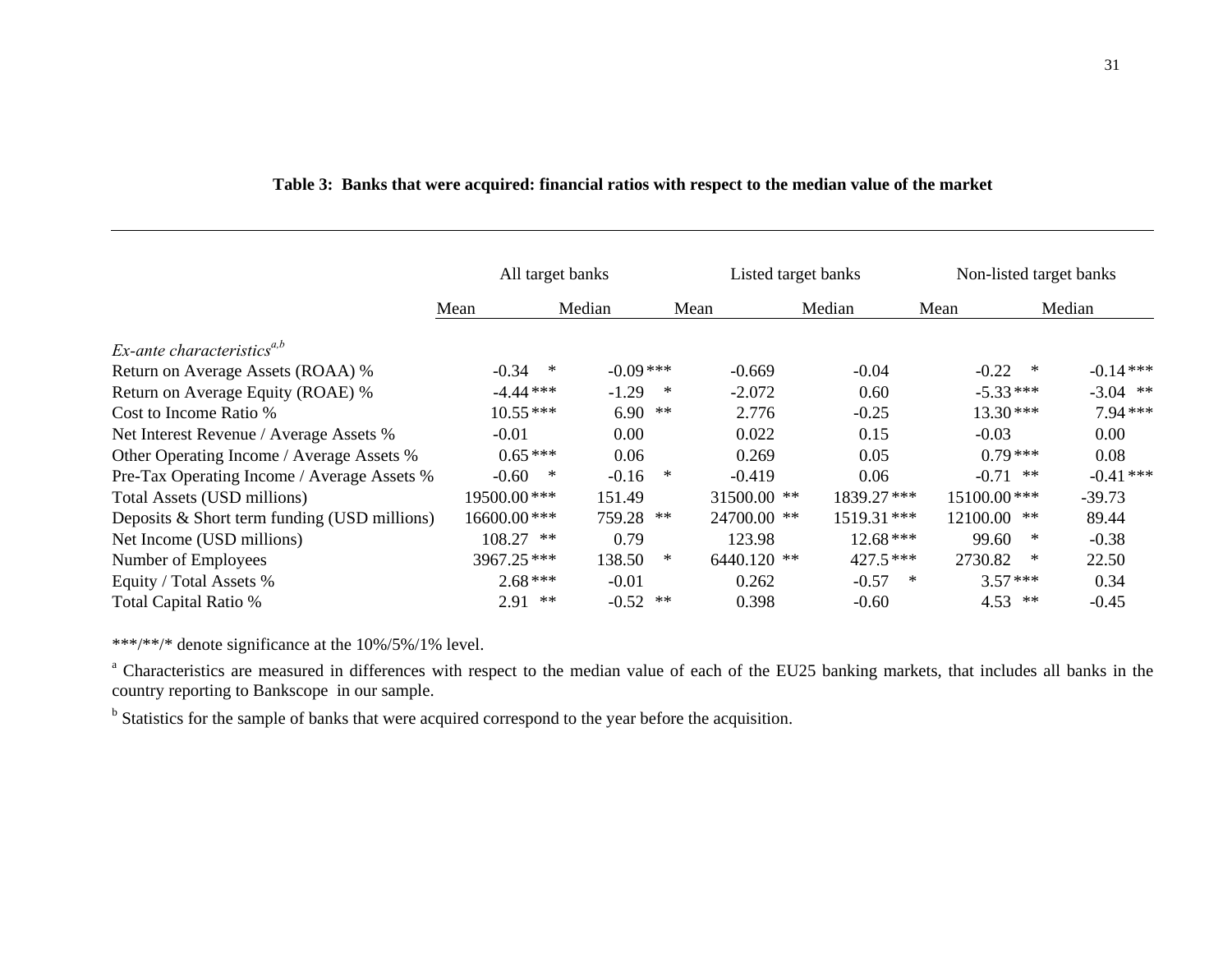|                                              | Sample of banks<br>acquired in domestic<br>deals <sup>a</sup> |         | Sample of banks<br>acquired in cross-border<br>deals <sup>a</sup> |         | Test on<br>Means <sup>b</sup> | Test on<br>Medians <sup>c</sup> |
|----------------------------------------------|---------------------------------------------------------------|---------|-------------------------------------------------------------------|---------|-------------------------------|---------------------------------|
|                                              | Mean                                                          | Median  | Mean                                                              | Median  | $(p-value)$                   | $(p-value)$                     |
| Ex-ante characteristics                      |                                                               |         |                                                                   |         |                               |                                 |
| Return on Average Assets (ROAA) %            | 0.09                                                          | 0.31    | 0.47                                                              | 0.59    | 0.39                          | 0.23                            |
| Return on Average Equity (ROAE) %            | 2.78                                                          | 5.79    | 6.10                                                              | 8.40    | 0.31                          | 0.37                            |
| Cost to Income Ratio %                       | 80.14                                                         | 74.44   | 77.31                                                             | 71.44   | 0.63                          | 0.69                            |
| Net Interest Revenue / Average Assets %      | 2.61                                                          | 2.50    | 2.18                                                              | 1.91    | 0.12                          | 0.23                            |
| Other Operating Income / Average Assets %    | 1.80                                                          | 1.28    | 2.46                                                              | 1.89    | 0.17                          | $0.10*$                         |
| Pre-Tax Operating Income / Average Assets %  | 0.03                                                          | 0.46    | 0.49                                                              | 0.87    | 0.51                          | $0.04**$                        |
| Total Assets (USD millions)                  | 22600.00                                                      | 1701.31 | 16800.00                                                          | 1462.06 | 0.61                          | 0.45                            |
| Deposits & Short term funding (USD millions) | 19200.00                                                      | 2349.82 | 14900.00                                                          | 1178.68 | 0.69                          | 0.25                            |
| Net Income (USD millions)                    | 156.06                                                        | 8.62    | 21.19                                                             | 11.45   | 0.12                          | 0.82                            |
| Number of Employees                          | 4841.56                                                       | 600.50  | 3640.65                                                           | 423.00  | 0.67                          | 0.67                            |
| Equity / Total Assets %                      | 9.51                                                          | 7.08    | 9.82                                                              | 7.59    | 0.88                          | 0.96                            |
| Total Capital Ratio %                        | 14.78                                                         | 10.90   | 14.87                                                             | 11.90   | 0.98                          | 0.24                            |

#### **Table 4: Summary statistics of banks that were acquired: domestic versus cross-border deals**

\*\*\*/\*\*/\* denote significance at the 10%/5%/1% level.

<sup>a</sup> Statistics correspond to the year before the acquisition.

<sup>b</sup> The difference of means tests are generated from regressions that pool the data from the two groups of banks being compared. These regressions are specified as:  $X_{it}=a+b*D_{it}+e_{it}$ , where  $X_{it}$  is the variable being tested,  $D_{it}$  is a dummy equal to 1 for banks acquired in a cross-border deal.

<sup>c</sup> The difference of median tests are non-parametric two-sample tests for the null hypothesis that the two samples of banks being compared were drawn from populations with the same median.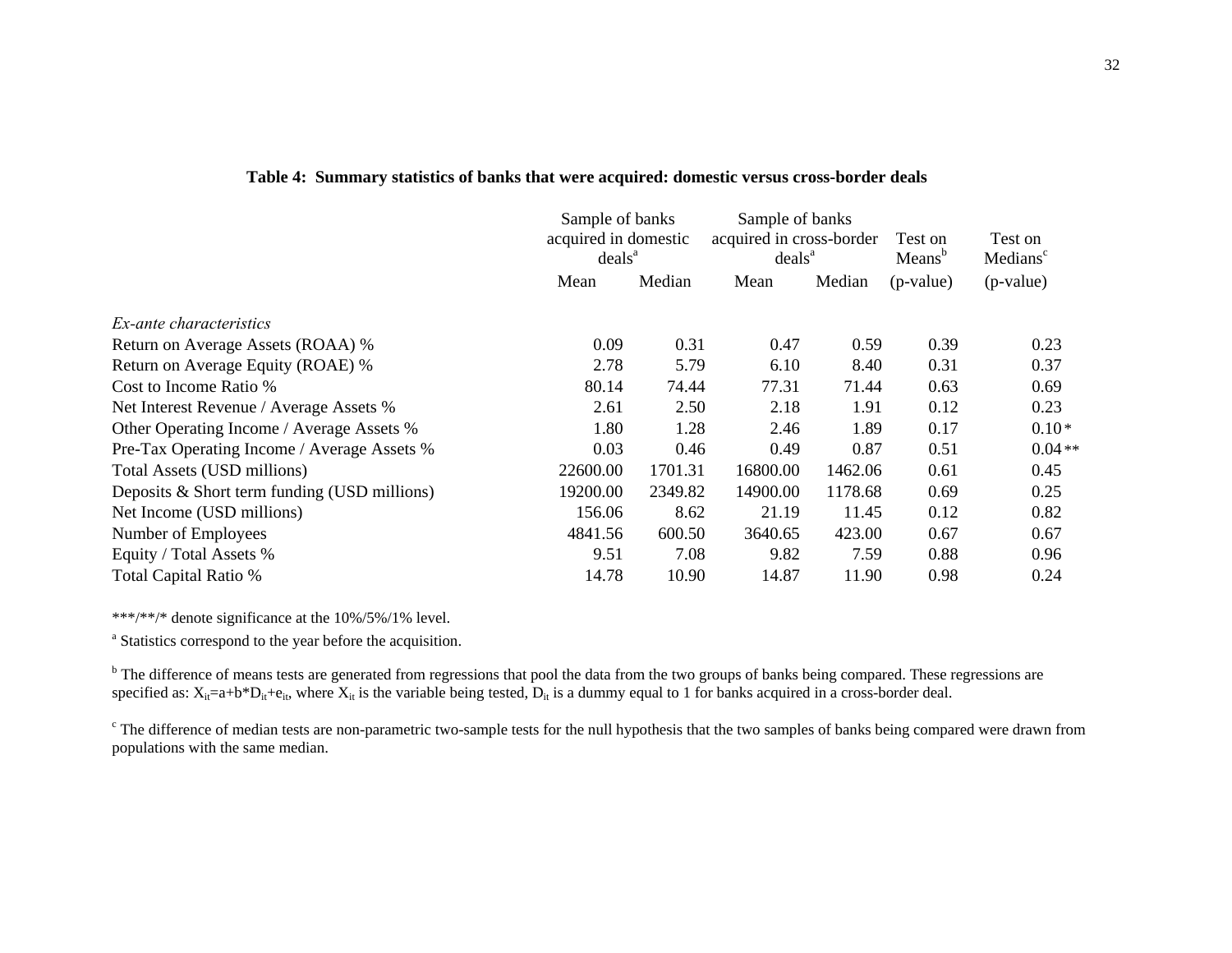| Variable                                             | [1]         | $\lceil 2 \rceil$ |
|------------------------------------------------------|-------------|-------------------|
| Cost to Income Ratio %                               | $0.006***$  | $0.005***$        |
| Return on Average Equity (ROAE) %                    | $-0.005$    | $-0.005$          |
| Net Interest Margin                                  | $\Omega$    | $-0.002$          |
| Equity / Total Assets %                              | 0.007       | 0.007             |
| <b>Total Assets</b>                                  | $0.163***$  | $0.162***$        |
| Asset growth                                         | $-0.046$    | $-0.044$          |
| Stock exchange listed                                | $0.447*$    | $0.433*$          |
| Five firm concentration ratio                        | $-0.006$    |                   |
| <b>HHI</b>                                           |             | $\overline{0}$    |
| Country specific GDP growth                          | $-12.772**$ | $-13.357**$       |
| <b>New Member States</b>                             | $1.314***$  | $1.353***$        |
| Commercial bank binary                               | $0.927**$   | $0.902**$         |
| Medium and Long-term Credit binary                   | 0.94        | 0.907             |
| Holding Company binary                               | 0.884       | 0.86              |
| 1999                                                 | 0.028       | 0.02              |
| 2000                                                 | 0.05        | 0.043             |
| 2001                                                 | $-0.56$     | $-0.589*$         |
| 2002                                                 | $-1.750***$ | $-1.782***$       |
| 2003                                                 | $-0.842**$  | $-0.874**$        |
| 2004                                                 | $-0.840**$  | $-0.865**$        |
| Intercept                                            | $-6.734***$ | $-6.815***$       |
| Number of observations                               | 5493        | 5493              |
| Pseudo_R2                                            | 0.055       | 0.055             |
| Log Likelihood                                       | -479.679    | -479.939          |
| chi <sub>2</sub>                                     | 55.933      | 55.412            |
| <b>AIC</b>                                           | 999.357     | 999.878           |
| ***/**/* denote significance at the 10%/5%/1% level. |             |                   |

# **Table 5 Logit results for the determinants of the likelihood of a bank being acquired**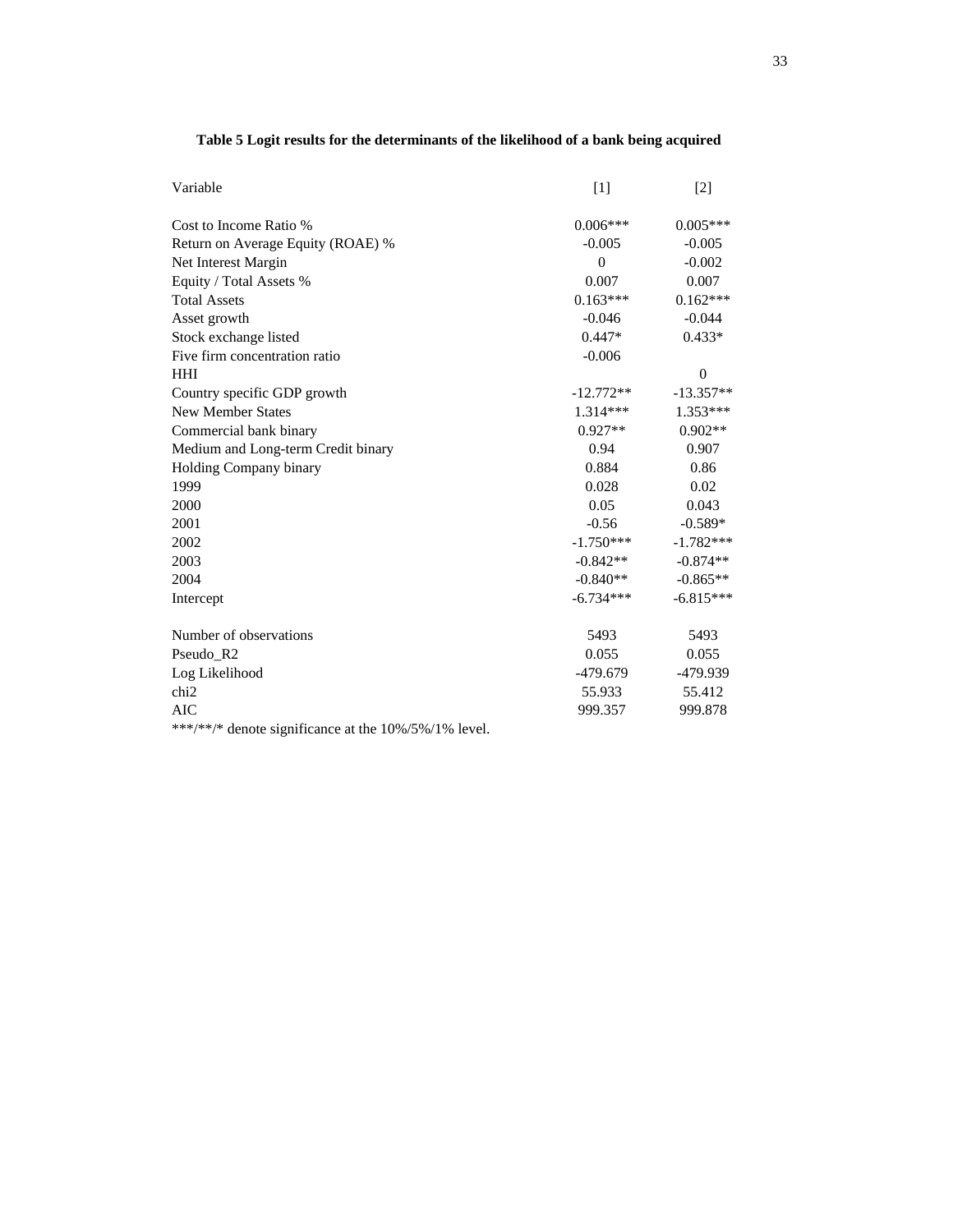| Table 6 Multinomial logit results for the likelihood of being acquired by a domestic or a foreign bank: Reported |  |
|------------------------------------------------------------------------------------------------------------------|--|
| values for bank specific variables                                                                               |  |

| Variable                           | $[1]$       | $[2]$       |
|------------------------------------|-------------|-------------|
| <b>Domestic deal</b>               |             |             |
| Cost to Income Ratio %             | $0.006***$  | $0.006***$  |
| Return on Average Equity (ROAE) %  | $-0.006$    | $-0.006$    |
| Net Interest Margin                | 0.04        | 0.035       |
| Equity / Total Assets %            | 0.005       | 0.005       |
| <b>Total Assets</b>                | $0.201***$  | $0.198***$  |
| Asset growth                       | $-0.086$    | $-0.075$    |
| Stock exchange listed              | 0.346       | 0.315       |
| Five firm concentration ratio      | $-0.020***$ |             |
| HHI                                |             | $-0.001**$  |
| Country specific GDP growth        | $-14.125**$ | $-16.695**$ |
| <b>New Member States</b>           | 1.884 ***   | $2.084***$  |
| Commercial bank binary             | $1.045**$   | $0.983**$   |
| Medium and Long-term Credit binary | 1.043       | 0.981       |
| Holding Company binary             | 1.034       | 1.004       |
| 1999                               | $-0.211$    | $-0.231$    |
| 2000                               | $-0.063$    | $-0.075$    |
| 2001                               | $-0.798*$   | $-0.905**$  |
| 2002                               | $-1.788***$ | $-1.913***$ |
| 2003                               | $-0.939**$  | $-1.061**$  |
| 2004                               | $-1.108**$  | $-1.207***$ |
|                                    | $-7.137***$ | $-7.327***$ |
| Intercept                          |             |             |
| Cross-border deal                  |             |             |
| Cost to Income Ratio %             | 0.005       | 0.005       |
| Return on Average Equity (ROAE) %  | $-0.003$    | $-0.003$    |
| Net Interest Margin                | $-0.204$    | -0.187      |
| Equity / Total Assets %            | 0.01        | 0.009       |
| <b>Total Assets</b>                | 0.043       | 0.048       |
| Asset growth                       | 0.034       | 0.029       |
| Stock exchange listed              | $0.774*$    | $0.792*$    |
| Five firm concentration ratio      | $0.022**$   |             |
| HHI                                |             | $0.001**$   |
| Country specific GDP growth        | -7.644      | -6.307      |
| <b>New Member States</b>           | $-0.287$    | $-0.585$    |
| Commercial bank binary             | 0.674       | 0.731       |
| Medium and Long-term Credit binary | 0.527       | 0.598       |
| Holding Company binary             | 0.408       | 0.458       |
| 1999                               | 0.812       | 0.842       |
| 2000                               | 0.528       | 0.576       |
| 2001                               | 0.286       | 0.363       |
| 2002                               | $-1.458$    | $-1.387$    |
| 2003                               | $-0.346$    | $-0.285$    |
| 2004                               | $-0.005$    | 0.026       |
| Intercept                          | $-7.577***$ | $-7.290***$ |
|                                    |             |             |
| <b>Statistics</b>                  |             |             |
| Number of observations             | 5493        | 5493        |
| Pseudo_R2                          | 0.068       | 0.066       |
| Log Likelihood                     | $-528.932$  | $-530.321$  |
| chi <sub>2</sub>                   | 77.316      | 74.537      |
| <b>AIC</b>                         | 1137.864    | 1140.643    |

\*\*\*/\*\*/\* denote significance at the 10%/5%/1% level.